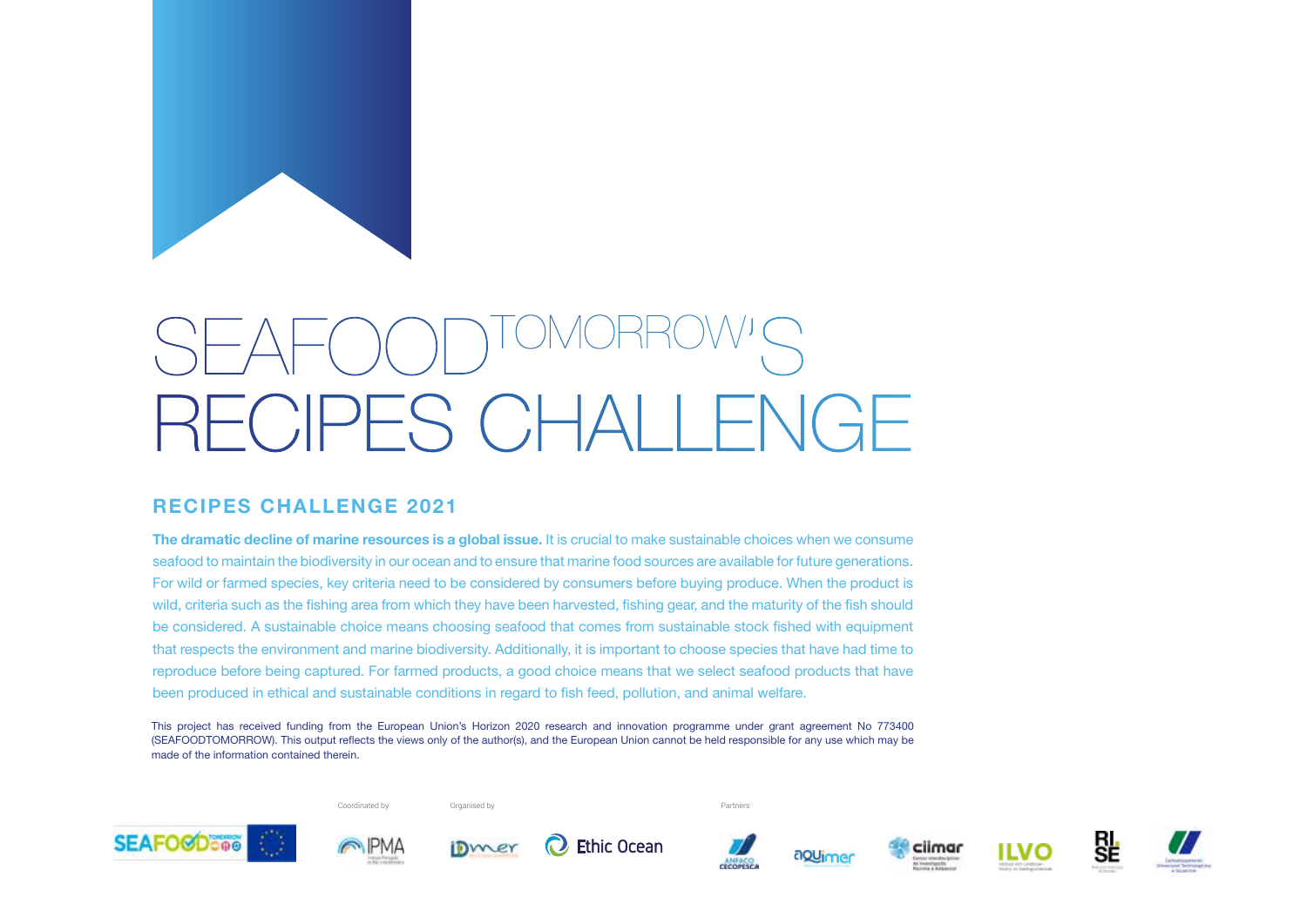The recipes contest is part of SEAFOODTOMORROW'S wider strategy to promote the consumption of sustainable seafood.

Seafood-based recipes contests were organised for culinary school students from six European participating countries in order to create **innovative recipes using sustainable and underused seafood. These recipes were customized for three target groups: seniors, pregnant women and children.** They will be used by restaurants and catering operations.

National challenges were first organized in the **six participating countries: Belgium, France, Poland, Portugal, Spain and Sweden**. The recipes selected at national level were then prepared at the final European Contest in Paris in July 2019.



## CONTEST TO SELECT  $\Gamma_{\mathsf{L}}$  ( )  $\Box$

For each contest, both national and European, the jury was composed of representatives from the food and catering industry, as well as scientists and nutritionists. They had the challenging task of selecting the best recipes created by students, based on a number of criteria including sustainability, scaling feasibility, the nutritional needs of the target consumers and, of course, taste! The recipes selected at the European level have been produced industrially by the French project partner IDmer, before being tested by consumer panels of the target groups in three countries representing distinct European regions– Central, Eastern and Southern Europe.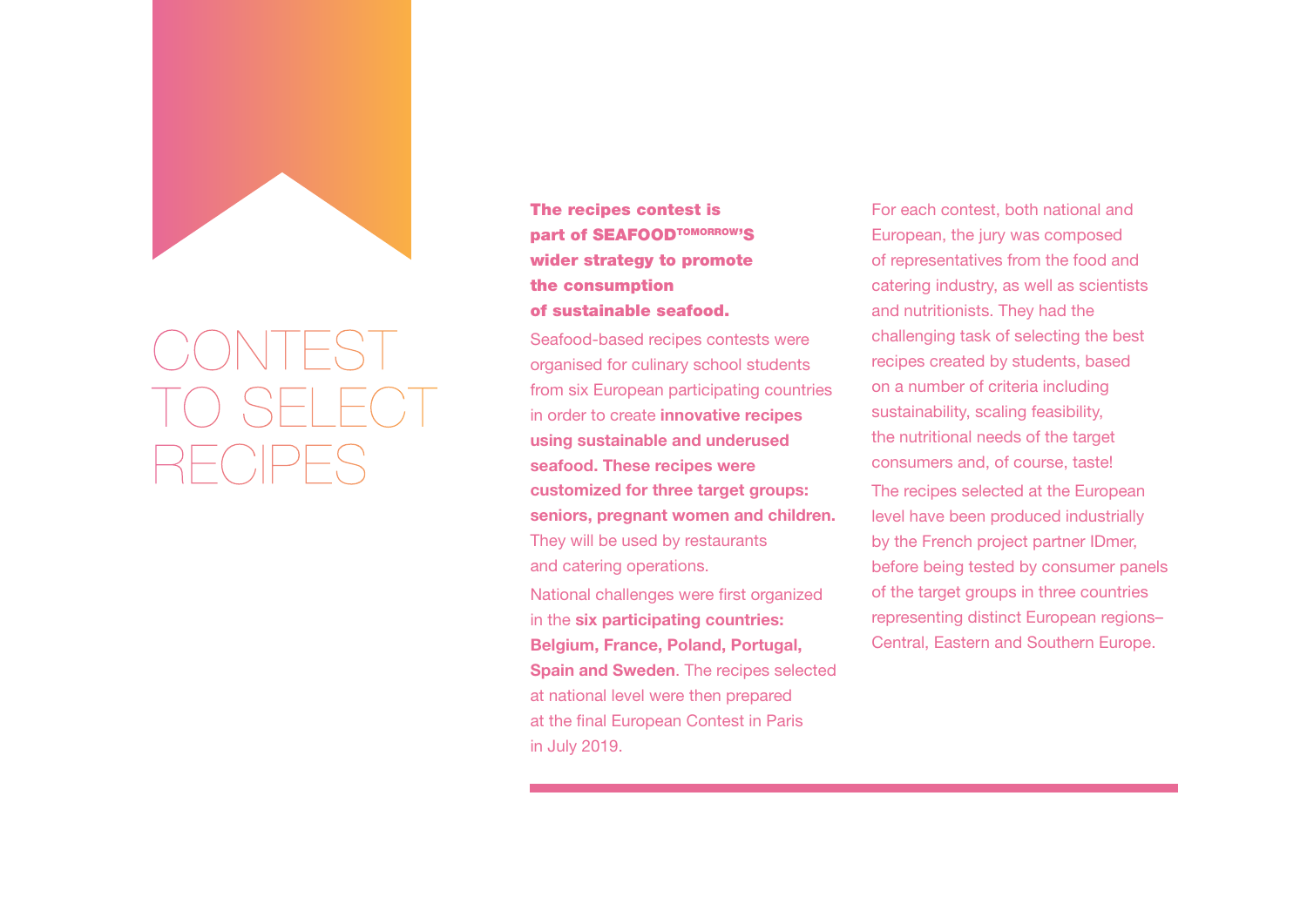#### **THE FOLLOWING SCHOOLS PARTICIPATED IN THE CONTEST:**

- CVO Vitant, Antwerp, BELGIUM
- Lycée Yvon Bourges, Dinard, FRANCE
- Lycée & CFA Hôteliers, Marseille, FRANCE
- Lycée Maurice Marland, Granville, FRANCE
- Lycée Edouard Branly, La Roche-sur-Yon, FRANCE
- Culinary school Gryfino (Zespół Szkół Ponadgimnazjalnych nr 2), Gryfinie, POLAND
- Culinary school Szczecin (Zespół Szkół Nr 6 im. Mikołaja Reja), Szczecinie, POLAND
- Escola de Hotelaria e Turismo de Lisboa, PORTUGAL
- Escola Superior de Hotelaria e Turismo do Estoril, PORTUGAL
- Escola de Hotelaria e Turismo de Setúbal, **PORTUGAL**
- Escola Superior d'Hostaleria de Barcelona, SPAIN
- The Faculty of Gastronomic Sciences Basque Culinary Center of Mondragon Unibertsitatea, San Sebastian, SPAIN
- Kristianstad University, Bachelor program in food and meal science, SWEDEN

SEAFOOD<sup>TOMORROW</sup> aims to promote the consumption of sustainable seafood species and to diversify the origin of proteins essential for our health. To find out more please see: **www.seafoodtomorrow.eu**

THE WINNERS  $\triangle$ R $\vdash$ 

#### $\overline{\phantom{0}}$ **BASQUE CULINARY** CENTER, SAN SEBASTIAN, SPAIN,

**CULINARY SCHOOL** SZCZECIN, SZCZECINIE, POLAND, FOR ONE RECIPE FOR CHILDREN: - fish sausage using

### KRISTIANSTAD UNIVERSITY, SWEDEN,

 $\overline{\phantom{0}}$ 

- FOR THREE RECIPES:
- fish fillet of common dab with a wheat salad.
- fish roulade using blue whiting, both recipes ideal for pregnant women,
- a mussel soup for seniors.

FOR ONE RECIPE TARGETING SENIORS: - fishballs made with blue whiting together with vegetables and marinara sauce.

LYCEE & CFA HÔTELIERS, MARSEILLE, FRANCE, FOR ONE RECIPE FOR CHILDREN: - fishballs made with bib (or pouting) with a purée.

carp accompanied by vegetables.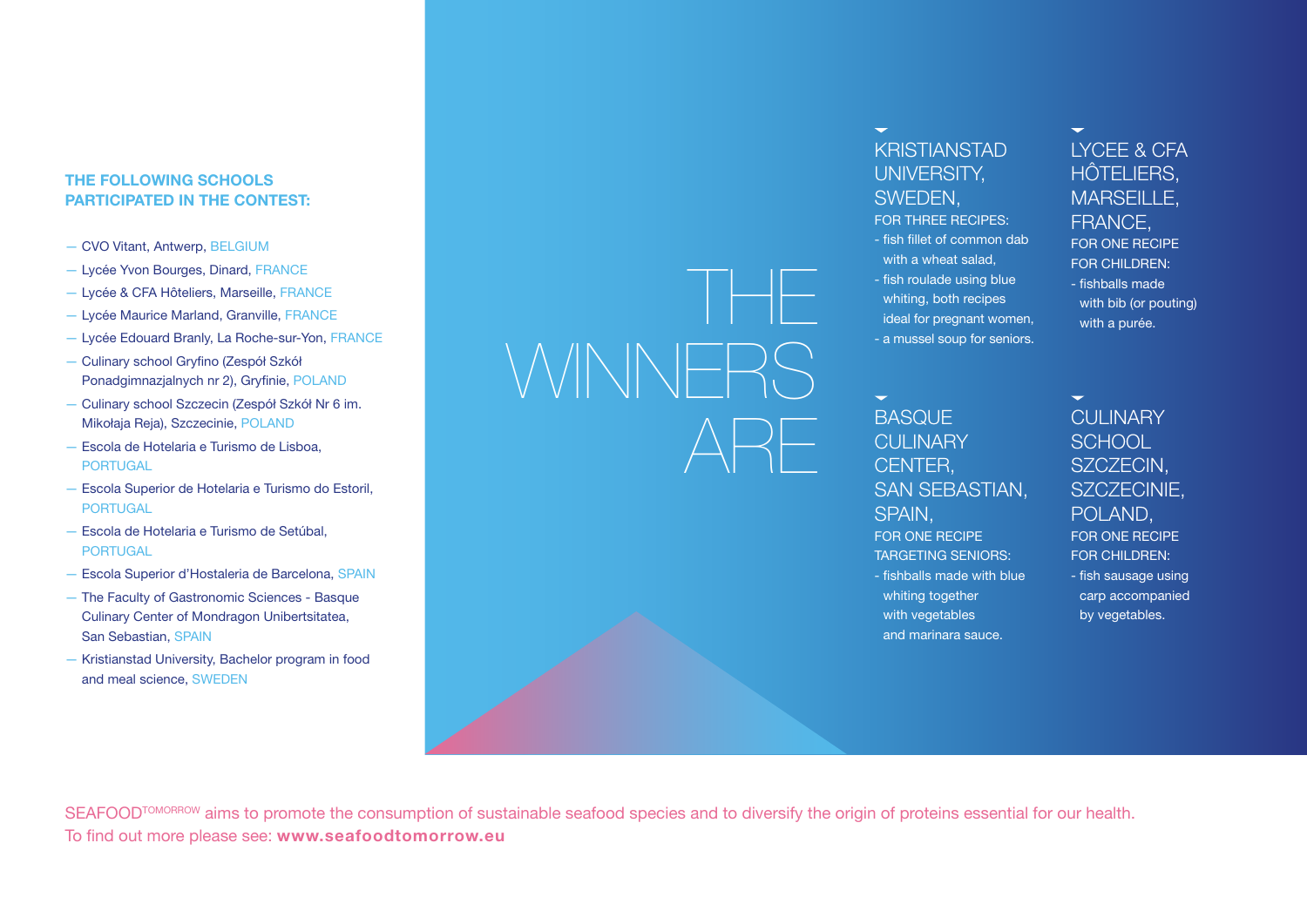| Horse mackerel éclair and green peas <b>N</b> CHILDREN                                       | 13 <sup>°</sup> |
|----------------------------------------------------------------------------------------------|-----------------|
| Backed pepper soup with herring balls <b>R</b> PREGNANT WOMEN                                | 14              |
| <b>Backed breaded mackerel</b><br>with crushed sweet potatoes <b>FI PREGNANT WOMEN</b>       | 15 <sub>1</sub> |
| Whiting with chicory root, sunchoke purée and maredsous <b>N</b> SENIORS                     | 16              |
| Horse mackerel cannelloni with granny smith and fennel <b>A</b> SENIORS                      | 17 <sup>2</sup> |
| Filet of horse mackerel with indian garnish<br>and a white butter algues sauce serviors      | 18              |
| Vinaigrette of gilthead seabream with white bean purée<br>and sauted greens <b>A SENIORS</b> | 19              |
| Mackerel with manioc purée <b>N</b> SENIORS                                                  | 20              |
| Marble terrine <b>SENIORS</b>                                                                | 21              |

NB : the information on sustainability are given for each species based on 2020 scientific data. Sustainability issues are revised every year. The latest information can be found at www.ethic-ocean.org

## TABLE OF CONTENTS

### WINNING RECIPES

| Carp sausages with broccoli and carrot $\blacksquare$ CHILDREN          |    |
|-------------------------------------------------------------------------|----|
| Bib and quinoa balls, sweet potatoes and banana purée <b>N</b> CHILDREN | 7  |
| <b>Common dab with wheat berry salad A PREGNANT WOMEN</b>               |    |
| <b>Fish roulade R</b> PREGNANT WOMEN                                    |    |
| <b>Mussel soup</b> SENIORS                                              | 10 |
| Blue whiting "meatballs" with vegetables                                |    |

and marinara sauce  $\blacksquare$  SENIORS

### 5 OTHER RECIPES [12](#page-11-0)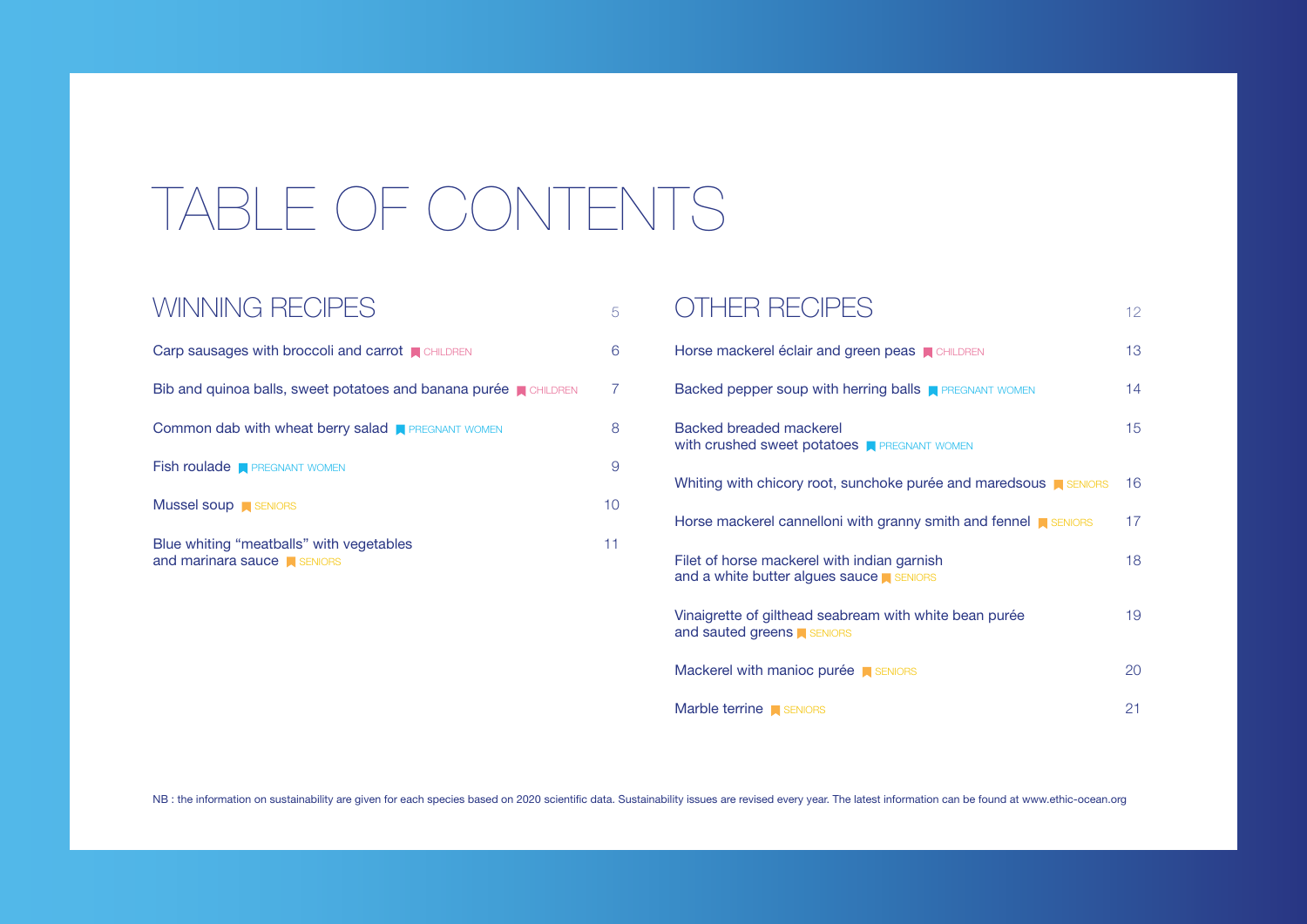<span id="page-4-0"></span>

# WINNING RECIPES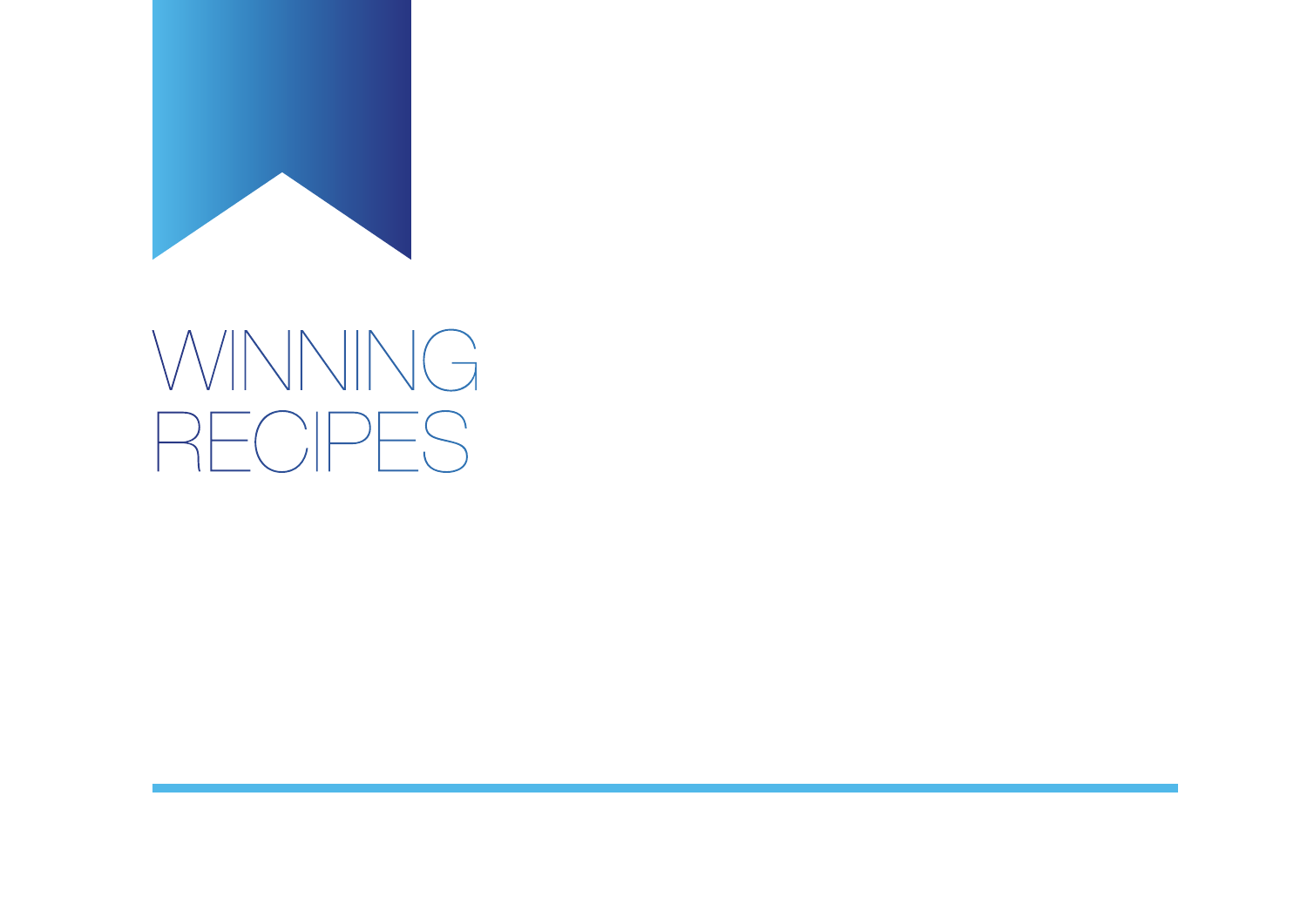### CARP SAUSAGES WITH BROCCOLI AND CARROT

by the Culinary school Szczecin, Szczecinie, Poland Species: Common carp (*Cyprinus carpio*)

#### **METHOD**

- 1. Grind the fillets, chicken liver and pre-boiled vegetables.
- 2. Mix all ingredients together and form the sausages.
- 3. Cook sausages at 70-75 °C for 25-30 minutes.
- 4. Prepare the salad sauce: mix natural yogurt, mayonnaise, French mustard, iodized salt, pepper.
- 5. Cut the cherry tomatoes and red onions.
- 6. Cut the sweet potatoes and roast them with rapeseed oil at 180 200 °C for 30 minutes.

#### **Suggestions**

To increase vitamin D and omega 3, replace chicken liver by cod liver oil in the sausages (around 0,5 g per plate). To reduce the fat, use light mayonnaise in the sauce. If you prefer to avoid additives that are commonly found in light mayonnaise, eliminate the mayonnaise and adjust the quantity of mustard.

- 400 g of carp fillets
- 64 g of broccoli
- 64 g of carrot
- 12 g of chicken liver
- 0,4 g of dried seaweed

| DAILY NUTRITIONAL NEEDS FOR CHILDREN |                              |
|--------------------------------------|------------------------------|
| Omega 3                              | $> 80$ mg (EPA+DHA*) / 100 g |
| Vitamin D                            | $> 1.5 \mu g / 100 g$        |
| Protein/lipids                       | > 2                          |
| Fish portion                         | 70 g $(+/-10\%)$             |
| Complete dish weight                 | 250 g                        |

*\* Docosahexaenoic acid (DHA) and eicosapentaenoic acid (EPA) are two of the three omega-3 fatty acids.*



<span id="page-5-0"></span>

The common carp has a thick body covered with scales, excepted on the head. Its back has a dark green or bronze color and the belly is lighter. Carp is one of the main farmed species worldwide. It generally comes from extensive farming, producing different species with different trophic levels. Carp can be considered sustainable.

#### Recipe for 4 persons INGREDIENTS

#### Sausages

#### Salad sauce

- 160 g of natural yogurt
- 48 g of mayonnaise
- 48 g of French mustard
- 16 g of iodized salt
- 1,2 g of pepper
- 108 g of cherry tomatoes
- 28 g of red onion
- 372 g of sweet potatoes
- 28 g of rapeseed oil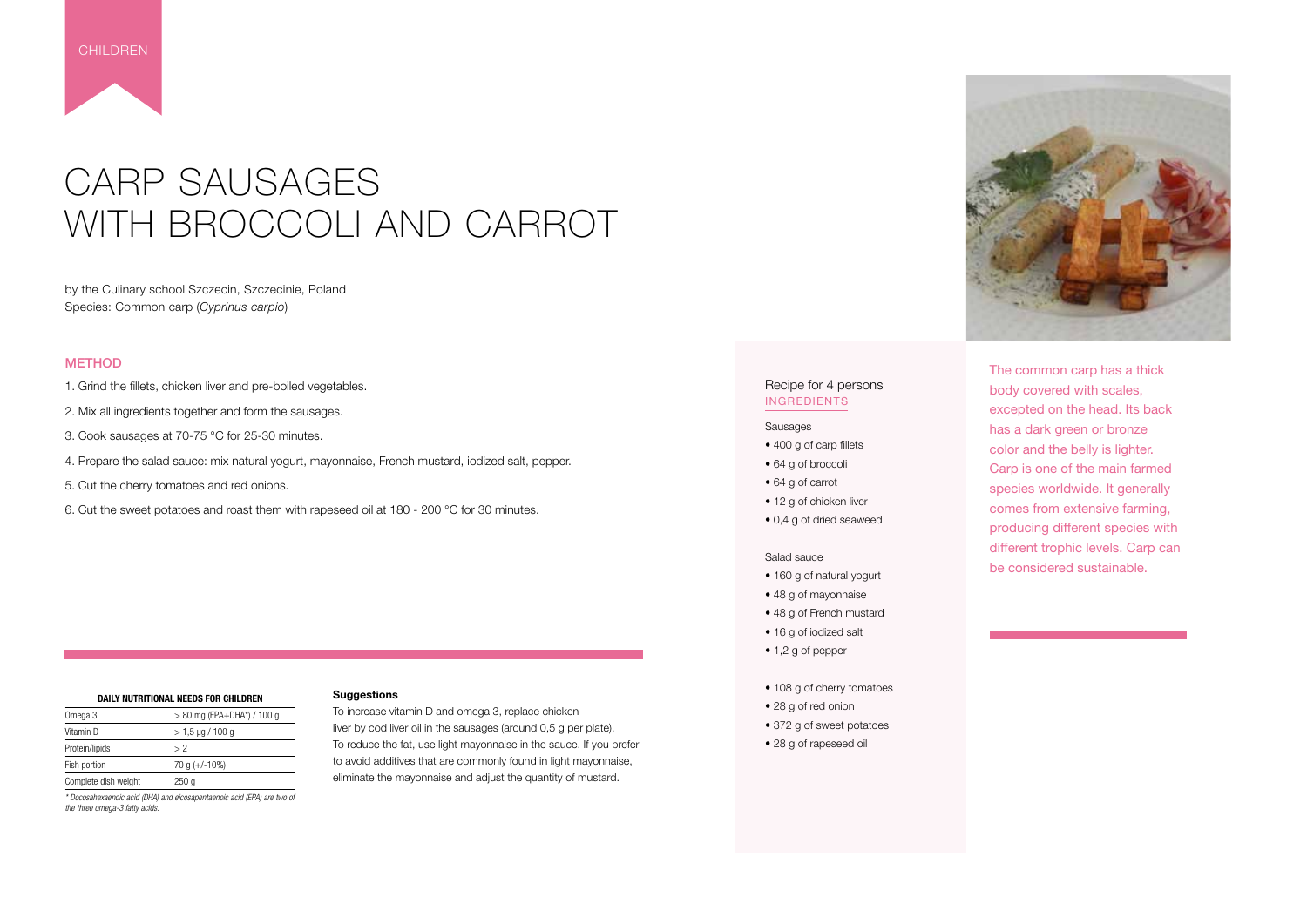### BIB AND QUINOA BALLS, SWEET POTATOES AND BANANA PURÉE

by the Lycée & CFA Hôteliers, Marseille, France Species: Bib (*Trisopterus luscus*)

#### **METHOD**

- 1. Clean, scale and fillet the fish. Poach and allow to cool before crumbling the flesh.
- 2. Cut, cook and mash the sweet potatoes.
- 3. Finely slice the banana, coat in icing sugar and then dry it in a low heat oven at 90°C for 1 hour.
- 4. Cook the quinoa, and then blend the fish, cooked quinoa and other ingredients together. Thicken with an egg yolk and season. Pipe the mixture onto a baking tray before shaping the balls. Bake the fish balls for 15-20 minutes at 150 °C.
- 800 g of bib
- 720 g of sweet potatoes
- 400 g of banana
- 140 g of quinoa
- 60 g of egg yolk
- 20 g of icing sugar
- 4 g of olive oil
- 40 g of butter
- 160 g of cream
- 40 g of ketchup

<span id="page-6-0"></span>

Bib is a small gadidae, with thin but fragile flesh. It can be encountered on all types of ocean floor, only if it has a nearby shelter: cave, fault, wreck. The bib deserves to be better known. It offers a sustainable alternative to overfished white fish species.

#### Recipe for 4 persons INGREDIENTS

#### **Suggestions**

To enhance the content in vitamin D and omega 3, replace olive oil in the fishballs by cod liver oil. Reduce fat in the dish by replacing cream by milk in the purée, and reduce butter.



| DAILY NUTRITIONAL NEEDS FOR CHILDREN |                              |  |
|--------------------------------------|------------------------------|--|
| Omega 3                              | $> 80$ mg (EPA+DHA*) / 100 g |  |
| Vitamin D                            | $> 1.5 \,\mu g / 100 \, g$   |  |
| Protein/lipids                       | > 2                          |  |
| Fish portion                         | 70 g $(+/- 10\%)$            |  |
| Complete dish weight                 | 250q                         |  |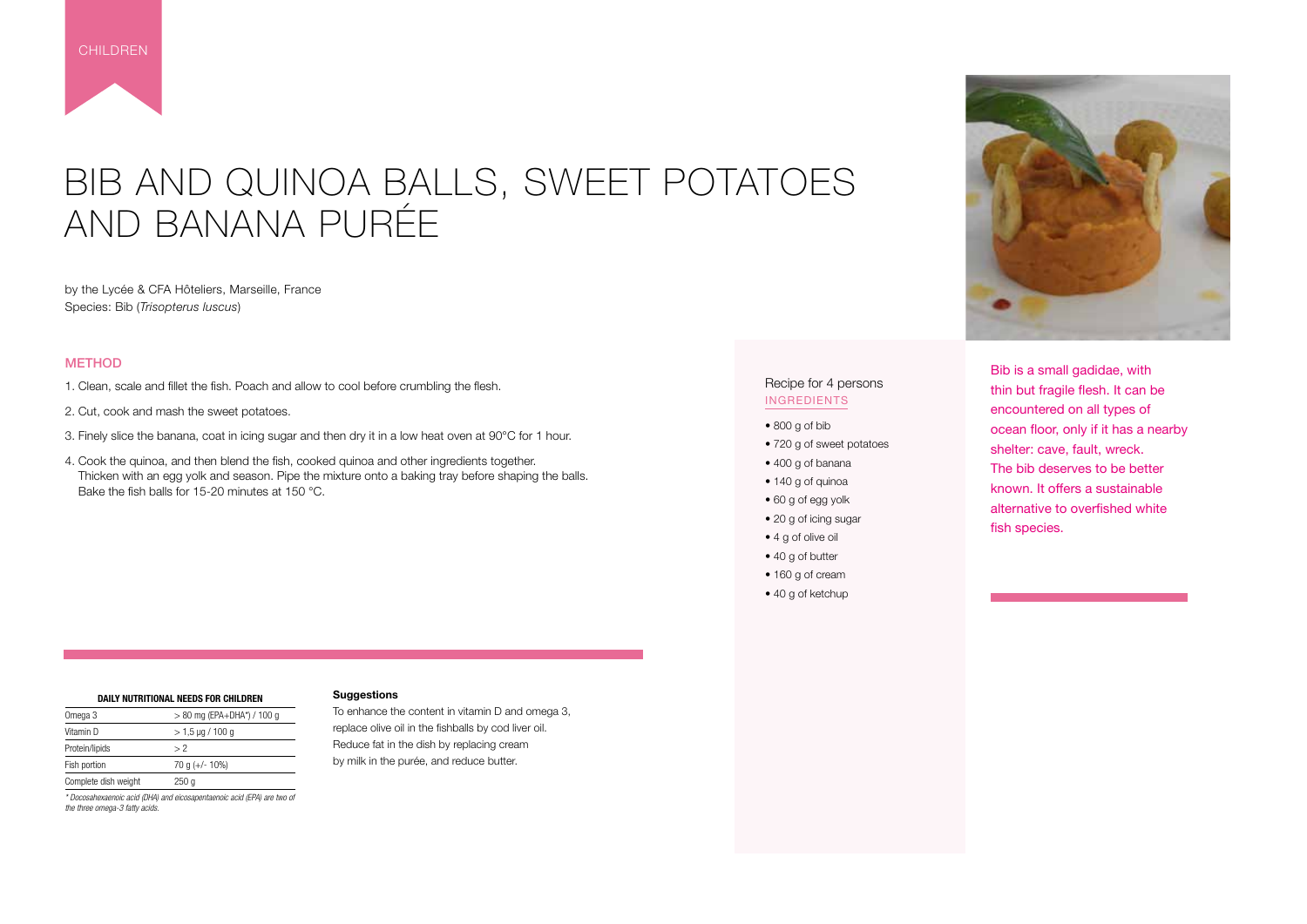## COMMON DAB WITH WHEAT BERRY SALAD

by Kristianstad University, Sweden Species: Common dab (*Limanda limanda*)

#### **METHOD**

- 1. Bring water to boil and add the beetroots. Cook for 20 minutes, then drain and peel them.
- 2. Bring 0,5 litre of water to boil with a pinch of salt: add the wheat berries and simmer for 10 minutes, drain and let it sit for a couple of minutes.
- 4. Finely chop the dill and chives.
- 5. Slice the fennel thinly using a mandolin and squeeze over 2 tablespoons of lemon over the slices.
- 6. Heat a frying pan and add the oil and butter.
- 7. Put salt and pepper on the fish.
- 8. Turn the fish in flour and fry it until the internal temperature it reaches 55°C checking with a food thermometer.
- 9. Cut the beetroots into pieces.
- 10. Mix the wheat berries with crumbled feta cheese, 2 tablespoons of lemon, a pinch of black pepper, rapeseed oil, honey, dill and chives.
- 11. Serve with the fennel, beetroots and fish.
- 12. Grate a small piece of horse radish as a garnish.

<span id="page-7-0"></span>PREGNANT WOMEN

> Common dab is a flat fish present in the English Channel and on the North Sea coasts. It can be recognized by the angle formed by the lateral line above its pectoral fin. It can reach 40 cm and weigh 1 kg. The dab stocks seem sustainable, but it has to be consumed with moderation because of the lack of knowledge of the status of the stock. It is important to avoid the dab during spawning season because of egg-bearing females and the lower quality of the flesh during that period.

#### Recipe for 4 persons INGREDIENTS

- 400 g of common dab
- 20 g of rapeseed oil
- 50 g of fennel
- 100 g of wheat berries
- 1/2 lemon
- 30 g of feta cheese
- 10 g of dill
- 10 g of chives
- 5 g of butter
- 10 g of honey
- 80 g of beetroots
- 2 g of horseradish
- Pinch of salt
- Pinch of black pepper



#### **Suggestions**

To increase the content of vitamin D and omega 3, replace the teaspoon of rapeseed oil in the sauce of the salad by a teaspoon of cod liver oil. There will be no effect on the taste but a greater intake of essential fats.

| DAILY NUTRITIONAL NEEDS FOR PREGNANT WOMEN |                              |  |
|--------------------------------------------|------------------------------|--|
| Vitamin D                                  | $>$ 1.5 µg / 100 g           |  |
| lodine                                     | $>$ 45 µg / 100 g            |  |
| Omega 3                                    | $> 80$ mg (EPA+DHA*) / 100 g |  |
| Protein/lipids                             | >2                           |  |
| Fish portion                               | 100 g $(+/-10%)$             |  |
| Complete dish weight                       | 250 g                        |  |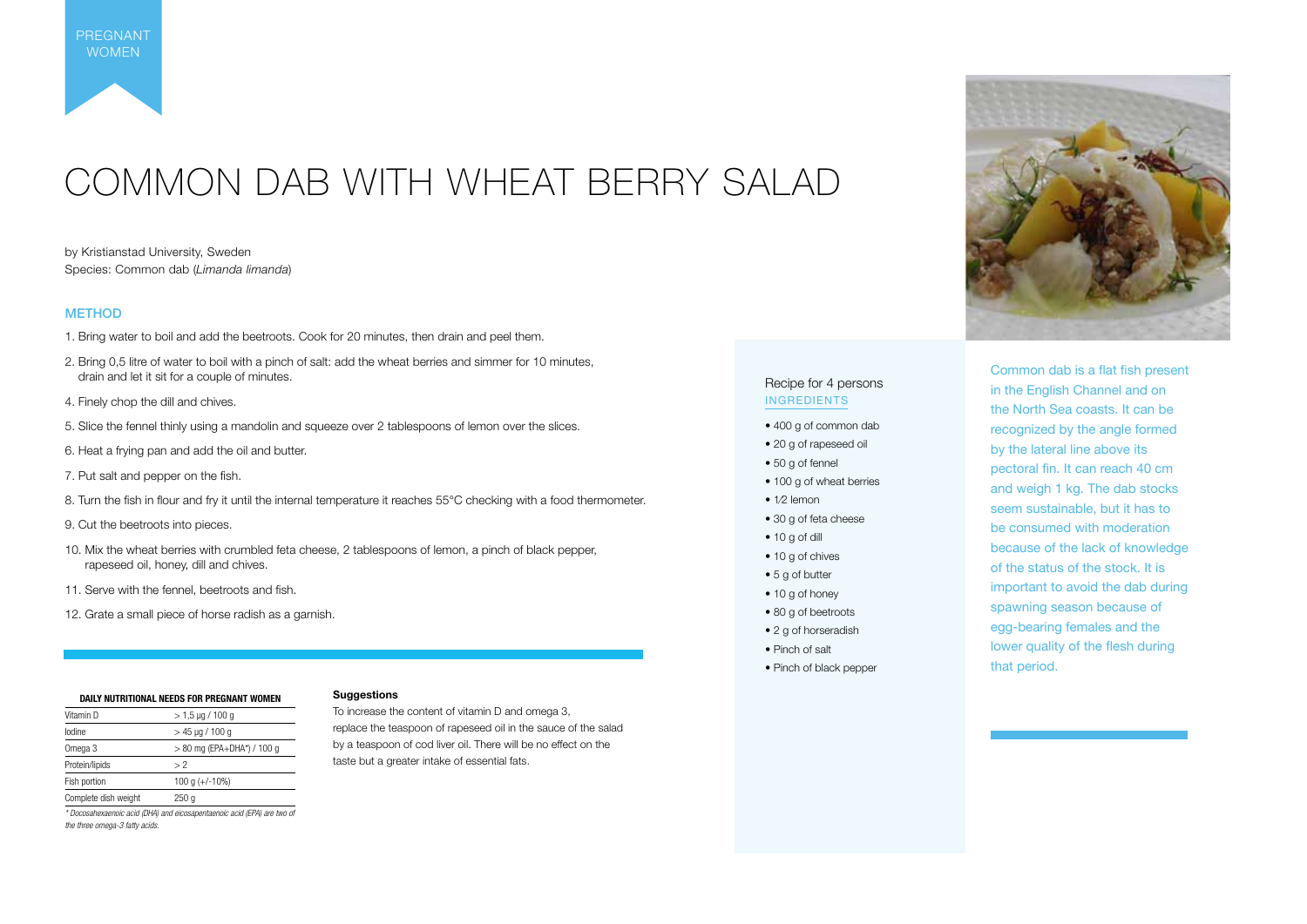### FISH ROULADE

by Kristianstad University, Sweden Species: Blue Whiting (*Micromesistius poutassou*)

> Present mainly in the North Atlantic, blue whiting belongs to the gadidae family (like cod). It is an oceanic species that lives on the continental slope between 150 and more than 1000 meters deep. It rises to the surface at night to feed and stays at the bottom during the day. Blue whiting is mainly used to produce fish flour and oil intended to feed farmed fish. A part is also used for in surimi production. It should be thought of as a fresh fish. Stocks are in good health (North East Atlantic stock is a little overfished but the reproductive capacity is high). Blue whiting consumption can be recommended.

#### METHOD

- 1. Boil water and blanch the cabbage leaves for 2-3 minutes and then place them in an icebath to chill. Bring 0,5 liter of water to boil. Add a pinch of salt.
- 2. Prepare and boil the potatoes and the wheat berries in separate pots.
- 3. Take the chilled cabbage leaves and drain and cut off the stem but keep the leaves intact as much as possible. Drain and chill the wheat berries.
- 4. Chop the shallots and cook of in some of the butter on a low heat. The onions should get soft but not take on any color.
- 5. Add the white wine vinegar and the white wine and let it reduce so only half of the liquid remains.
- 6. Cut the fish into small bites and mix with the cream, salt and pepper to a creamy yet firm paste. Ad 3/4 of the lemon zest, chopped chives, dill and all of the chilled wheat berries and stir it together.
- 7. Place the cabbage leaves on a cutting board and add 2 tablespoons of the fish paste in the middle of the cabbage in a line going across from the root of the cabbage. Fold the bottom part of the leave and then the sides in and then roll it together.
- 8. Heat up a pan and add in cooking oil and a little bit of butter and place the roulade in seam-side down to make sure it holds it's shape. Cook for 3-5 minutes per side on medium heat.
- 9. Drain the onions from the wine reduction and re-heat. Remove form the heat and add cubes of butter in small amounts at the time. Mix using a hand blender to make a creamy foam.
- 10. Place the boiled potatoes on the plate, place the fish roulades on top and add the sauce all around on the fish and potatoes and sprinkle the remaining herbs and lemon zest on top.

#### Recipe for 4 persons INGREDIENTS

- 600 g of blue whiting
- 400 g of savoy cabbage
- 1 kg of potatoes
- 2 shallots
- 40 g of chives
- 40 g of dill
- 1 cup of wheat berries
- 1 cup of white wine
- 1 cup of cream
- White wine vinegar
- 60 g of butter
- Lemon zest
- Pinch of salt
- Pinch of pepper

<span id="page-8-0"></span>PREGNANT WOMEN

#### **Suggestions**

To bring more vitamin D and omega 3 add a teaspoon of cod liver oil in the roulade filling and reduce the amount of cream to balance the fats.

Add seaweed to the sauce to increase the amount of iodine and enhance the taste. To reduce the fat content, replace the butter

sauce with a milk based sauce, with shallots, lemon juice, and starch to thicken the texture.



#### **DAILY NUTRITIONAL NEEDS FOR PREGNANT WOMEN**

| Vitamin D            | $>$ 1.5 µg / 100 g           |
|----------------------|------------------------------|
| lodine               | $>$ 45 µg / 100 g            |
| Omega 3              | $> 80$ mg (EPA+DHA)* / 100 g |
| Protein/lipids       | > 2                          |
| Fish portion         | 100 g $(+/-10%)$             |
| Complete dish weight | 250 a                        |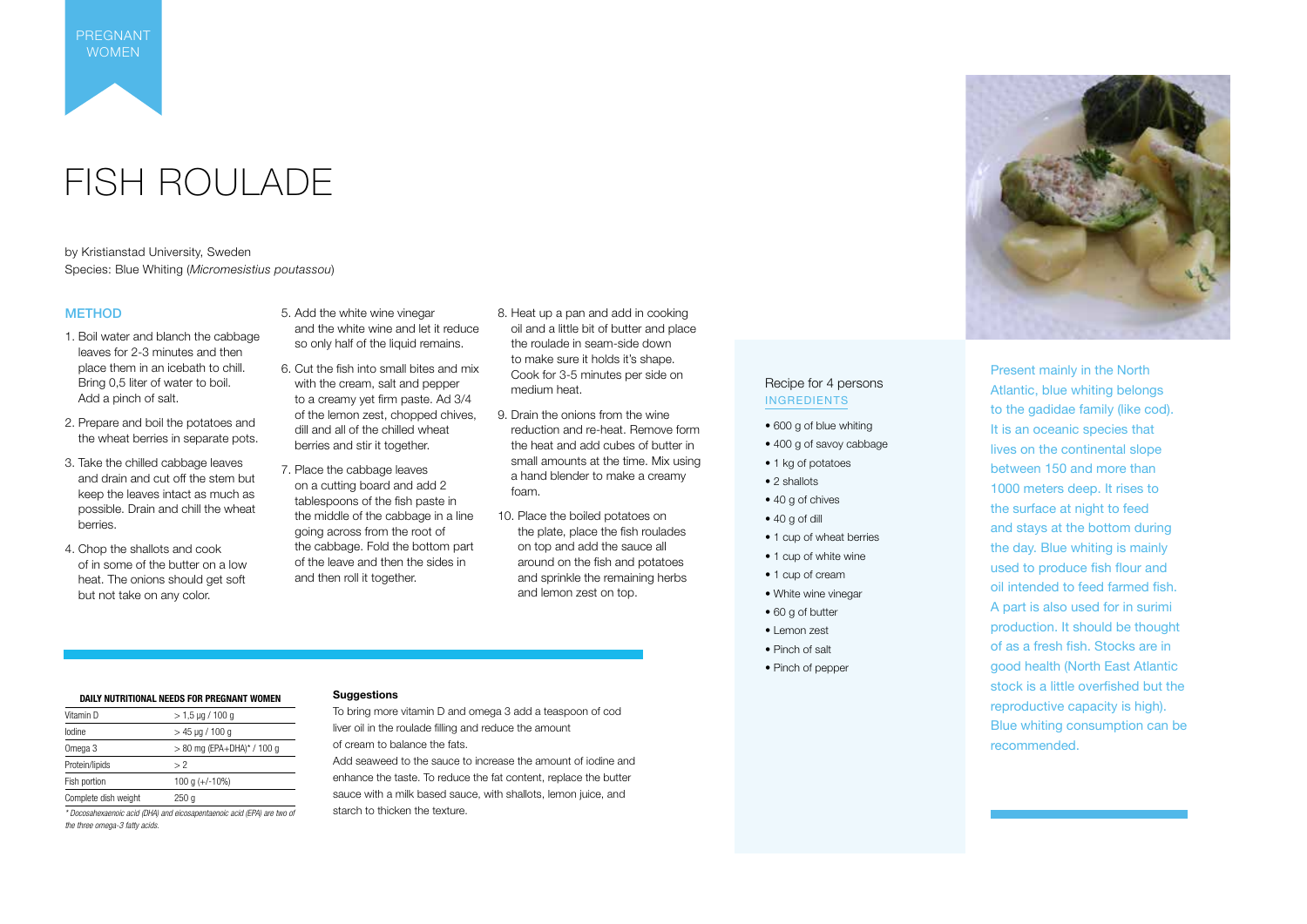### MUSSEL SOUP

by Kristianstad University, Sweden Species: Blue mussel (*Mytilus edulis*)

#### **METHOD**

<span id="page-9-0"></span>

- 1. Peel and cut carrots, parsnip, celeriac, swede and onions into small pieces and fry of in some oil for 2 to 3 minutes.
- 2. Add the potatoes (cut into pieces), along with chopped chili and garlic.
- 3. Fry on high heat for 2-3 minutes, add tomato purée, and stir. Add the white wine and the stems of the parsley. Chop the leaves and set aside for later.
- 4. Let the wine reduce down to half before adding the water and fish stock.
- 5. Simmer until the vegetables are soft, then add the fresh cream, salt and pepper.
- 6. Add the mussels and let the soup simmer for 3-5 minutes or until the mussels are soft.
- 7. Add the chopped parsley at the end and serve.

Mussels grow in abundant congregations, attached to each other and linked to a fixed support.

They feed by filtering the plankton present in their natural environment. They are a cheap source of marine protein. Mussel farming is characterized by a low environmental impact.

#### Recipe for 4 persons INGREDIENTS

- 600 g of shelled mussels
- 600 g of potatoes
- 300 g of parsnips
- 300g of celeriac
- 600 g of carrots
- 300 g of swede
- 3 yellow onions
- 1 cup of white wine
- 2 tablespoons of tomato purée
- 2 garlic
- 1 cup of fresh cream
- 3 tablespoons of fishstock
- 1 red chili
- 1 bundle of parsley
- Pinch of salt
- Pinch of pepper



#### **Suggestions**

To increase vitamin D, add cod liver oil (a small quantity is enough). To reduce the fat, use light cream.

| DAILY NUTRITIONAL NEEDS FOR SENIORS |                        |  |
|-------------------------------------|------------------------|--|
| Vitamin D                           | $>$ 1,5 µg / 100 g     |  |
| Vitamin B12                         | $> 0.75 \mu g / 100 g$ |  |
| Sodium                              | $<$ 1,3 g Na / day     |  |
| Proteins                            | $>$ 20 % energy        |  |
| Protein/lipids                      | > 2                    |  |
| Fish portion                        | 70 g (+/-10%)          |  |
| Complete dish weight                | 250 q                  |  |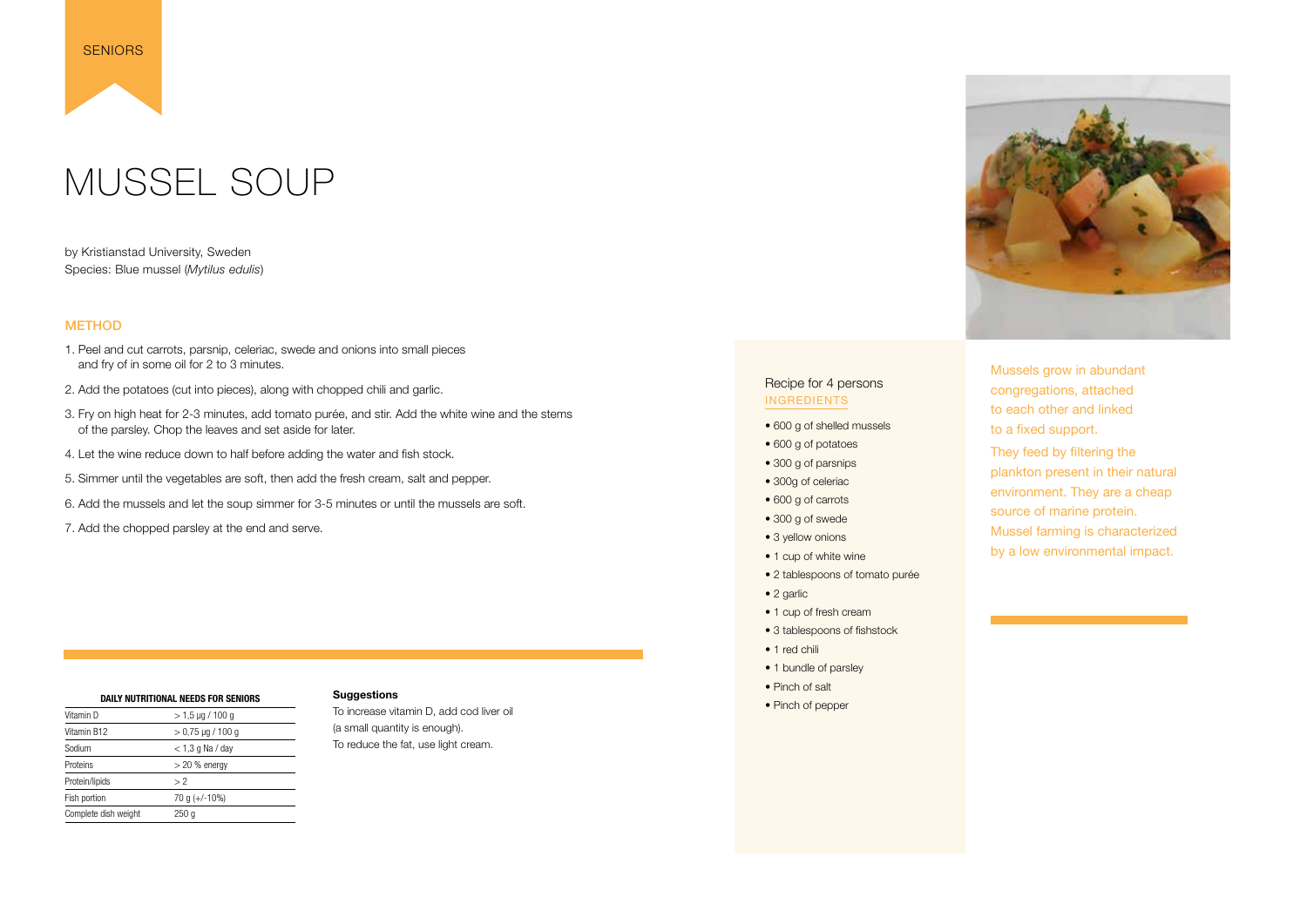### <span id="page-10-0"></span>BLUE WHITING 'MEATBALLS' WITH VEGETABLES AND MARINARA SAUCE

by the Faculty of Gastronomic Sciences - Basque Culinary Center of Mondragon Unibertsitatea, San Sebastian, Spain Species: Blue Whiting (*Micromesistius poutassou*)

#### **METHOD**

- 1. Chop the garlic, onion, broccoli, and Shiitake mushrooms.
- 2. Clean the blue whiting and mince it in a mincing machine (98 mm, 1 °C). If you don't have a mincing machine, simply use a blender and fry in a large pot.
- 3. Make the meatballs mixture: mix the blue whiting, evaporated milk, egg, bread crumbs, white pepper and cod liver oil in the mixing machine  $(4 °C, 9$  minutes).
- 4. Stir fry the chopped garlic, 10 g of the chopped onion, and 1 ml of extra virgin olive oil at 110 °C for 4 minutes.
- 5. Add the paprika and tomato sauce and stir.
- 6. Add the white wine and allow the alcohol to evaporate.
- 7. Cook the chickpeas for 40 minutes.
- 8. Prepare the stock: add 92 ml of fish stock and wakame seaweed. Cook at 85 °C for 20 minutes.
- 9. At the same time, stir-fry 60 g of the chopped onion, broccoli, Shiitake mushrooms, as well as the raisins and boiled lentils, using approximately 20 ml of extra virgin olive oil in a pan and spatula (we recommend exoglass, but any spatula is good) (110 °C, 10 minutes).
- 10. Take 100 g of the meatball mixture (step 3), make 4 balls (each approximately 25 g) and put them in gastronorm 65 mm 1/1 at 1° (or on a baking tray).
- 11. Cook the balls in a steam oven at 140 °C, 70 % steam, for 3 minutes. Alternatively, place a pan of boiling water in a conventional oven to create steam.
- 12. Blend and strain the stock that you prepared in step 7.
- 13. Dissolve about 1 tablespoon of fish stock and 6 g of corn-starch and stir until homogeneous.
- 14. Prepare the sauce: integrate the two stock mixtures and cook at 70 °C, until thick.
- 300 g of blue whiting
- 108 ml of fish stock
- 32 g of egg
- 400 g of chickpeas
- 36 g of bread crumbs
- 100 g of broccoli
- 100 g of Shiitake mushrooms
- 120 g of lentils
- 70 g of onion
- 20 g of raisins
- 48 g of tomato sauce
- 24 g of evaporated milk
- 6 g of cornstarch
- 20 ml of white wine
- 24 ml of extra virgin olive oil
- 4 a of cod liver oil
- wakame seaweed
- 1 g of garlic
- 1 g of paprika
- 4 g of white pepper

Present mainly in the North Atlantic, blue whiting belongs to the gadidae family (like cod). It is an oceanic species that lives on the continental slope between 150 and more than 1000 meters deep. It rises to the surface at night to feed and stays at the bottom during the day. Blue whiting is mainly used to produce fish flour and oil intended to feed farmed fish. A part is also used for in surimi production. It should be better thought of as a fresh fish. Stocks are in good health (North East Atlantic stock is a little overfished but the reproductive capacity is high). Blue whiting consumption can be recommended.

#### Recipe for 4 persons INGREDIENTS

| Vitamin D            | $> 1.5 \mu g / 100 g$ |
|----------------------|-----------------------|
| Vitamin B12          | $> 0.75$ µg / 100 g   |
| Sodium               | $<$ 1.3 g Na / day    |
| Proteins             | $>$ 20 % energy       |
| Protein/lipids       | > 2                   |
| Fish portion         | 70 g $(+/-10\%)$      |
| Complete dish weight | 250 g                 |

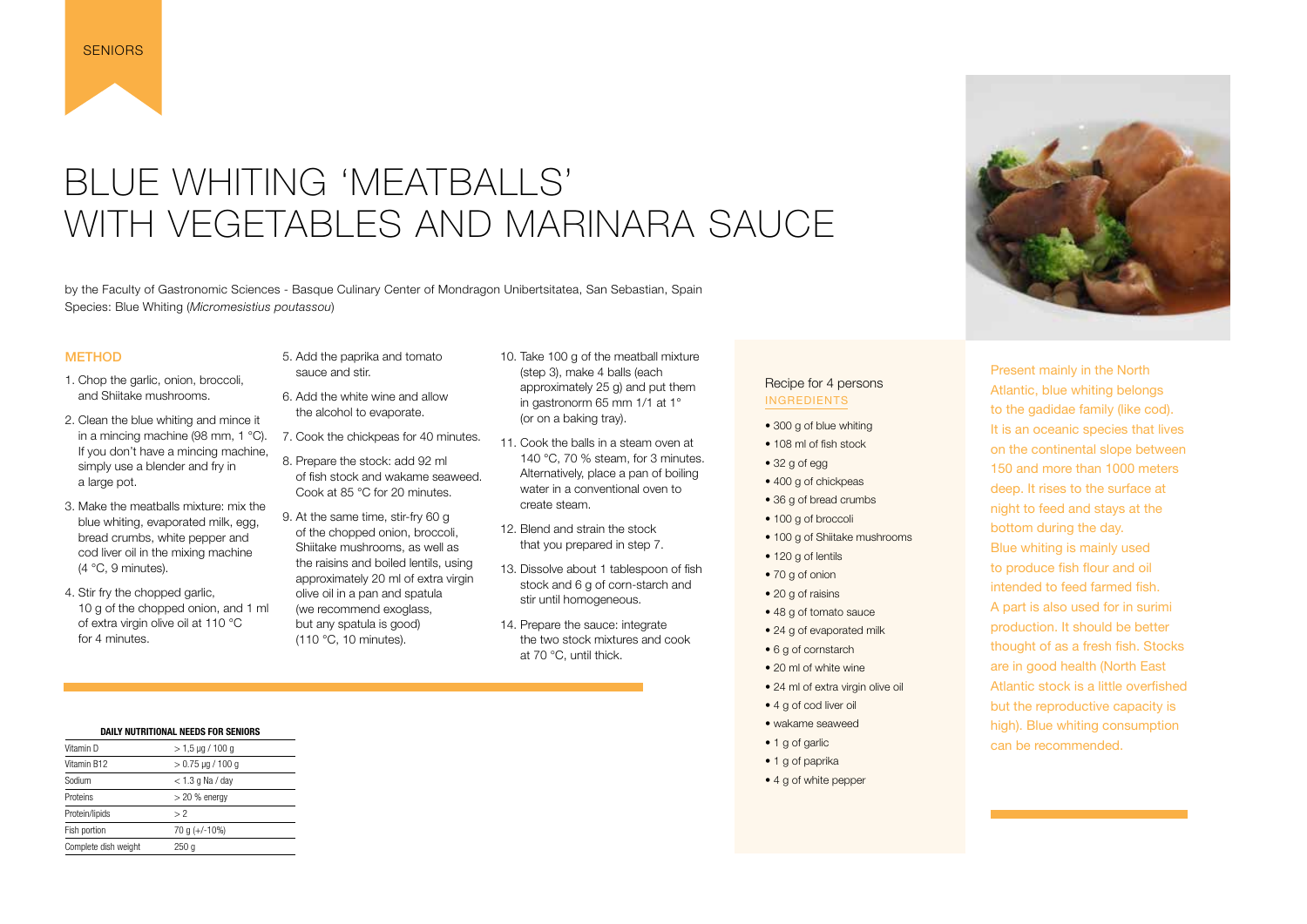<span id="page-11-0"></span>

# OTHER RECIPES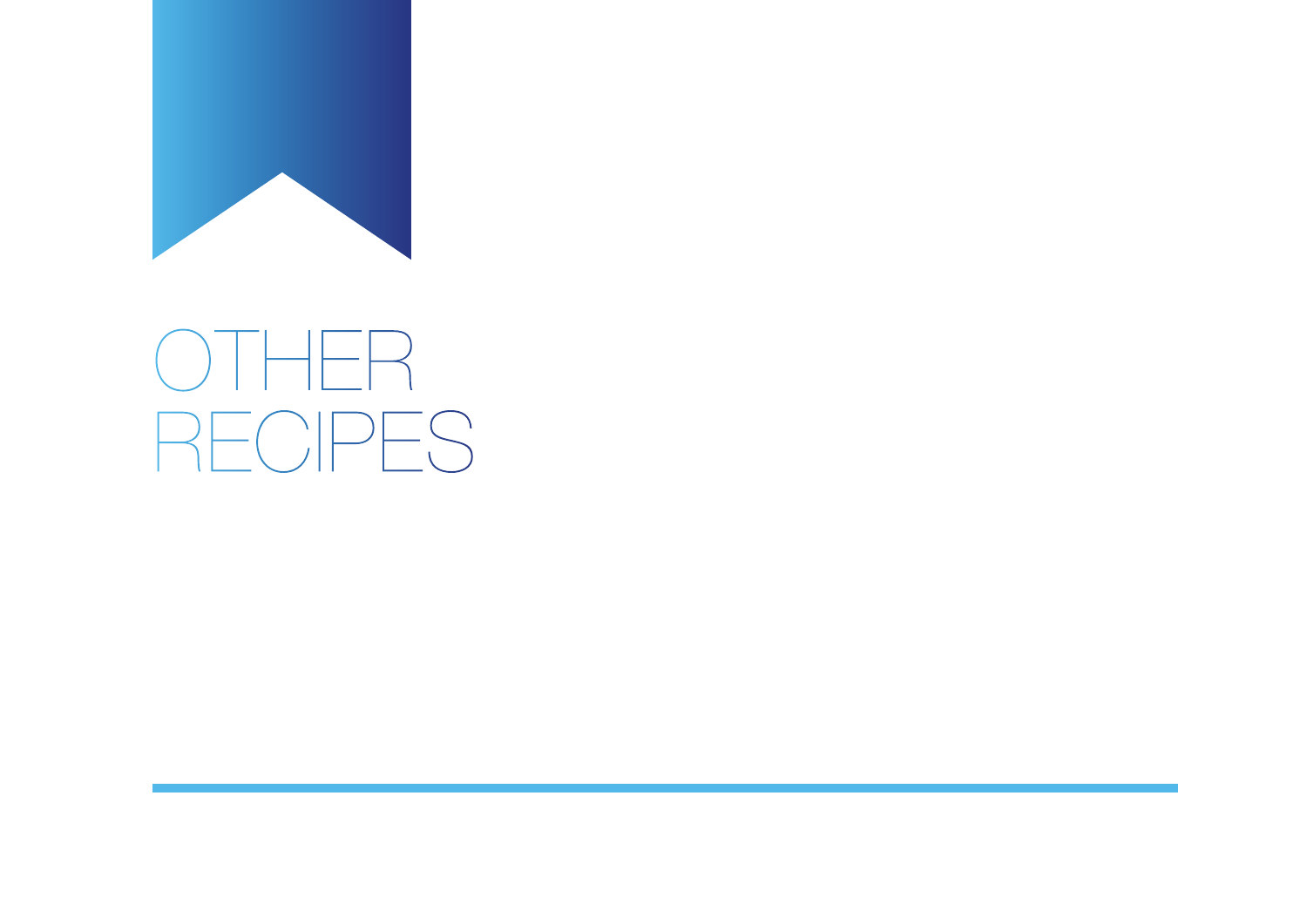### HORSE MACKEREL ECLAIR AND GREEN PEAS

by the Lycée Yvon Bourges, Dinard, France Species: Horse mackerel (*Trachurus trachurus*)

#### **METHOD**

- 1. For the choux pastry, bring together water, 50 g of butter and salt, wait for the butter to melt, add the flour and dry the dough. In a round bottom-mixing bowl, add the eggs one by one and mix with a spatula. Put in a pastry bag, and place on a baking sheet. Bake it for 30 minutes at 180 °C.
- 2. For the potted fish, cook the fish in 200 ml of cream, season with garlic, ginger, thyme, salt and Espelette pepper. Leave to cool. Chop the fish, add 40 g of soften butter and add 150 ml of cream little by little. Add tarragon, lemon juice and zest.
- 3. Cook the peas in boiling salted water in a Russian oven and cool in iced water. Strain through a sieve and rectify with 100 ml of cream and 20 g of butter, then stick with gelatin and rectify.
- 4. For the tarragon sauce, make the fumet, bleach the tarragon and then mix it all together and rectify.

#### **DAILY NUTRITIONAL NEEDS FOR CHILDREN**  Omega 3 > 80 mg (EPA+DHA\*) / 100 g Vitamin D  $> 1.5 \mu g / 100 g$ Protein/lipids > 2 Fish portion  $70 g (+/-10%)$ Complete dish weight 250 g

<span id="page-12-0"></span>

Horse mackerel is a small pelagic fish, undervalued in many countries, but very tasty!
 Horse mackerel coming from the Portuguese coast is the most abundant of all, and its stock is sustainable. Do not use horse mackerel from other areas. Select the fish that measure more than 30 cm, in order to give them time to reproduce.

#### Recipe for 4 persons INGREDIENTS

- 270 g of horse mackerel
- 1 litre of water
- 110 g of butter
- 40 g of flour
- 120 g of eggs
- 450 ml of cream
- 200 g of green peas
- 10 g of ginger
- 1 lemon
- 1 clove of garlic
- 3 sheets of gelatin
- 150 g of tarragon
- 10 g of shallots
- 5 cl of olive oil
- 1 g of salt
- Thyme
- Espelette pepper
- 20 cl of a preparation of fish bone, carrot, onion, celery stalk



#### **Suggestions**

To reduce the fat in the recipe, reduce the amount of butter and use light cream.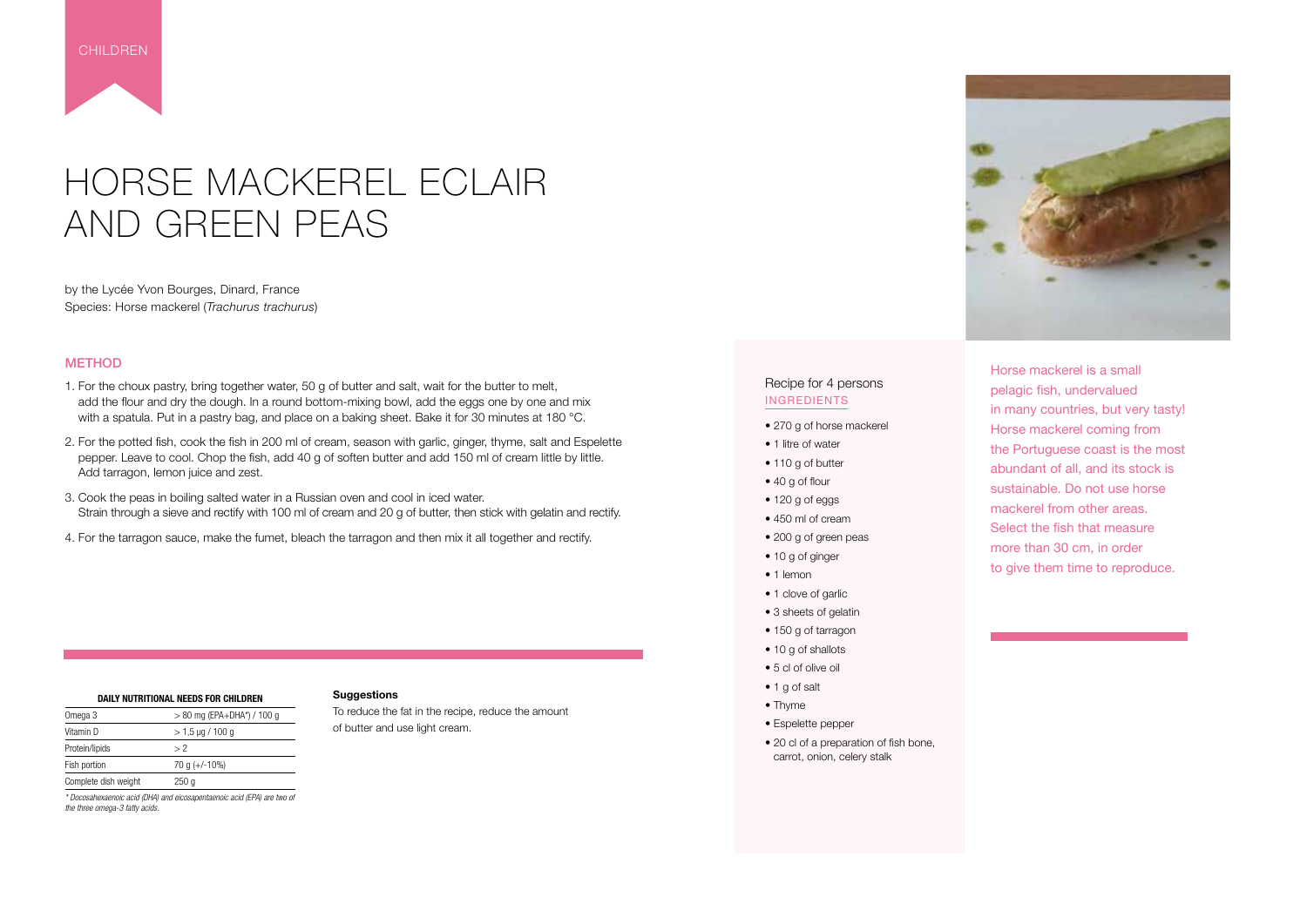

by the Culinary school Gryfino, Gryfinie, Poland Species: Herring (*Clupea harengus*)

> Herring is a small, gregarious pelagic and highly migratory fish, very abundant in the Northeast Atlantic. It's blue color on the dorsal side and white on the ventral side is a camouflage technique for predators. At night, it rises to the surface to feed on plankton. The sustainability of the herring stocks depends on the area where it is fished. Herring coming from eastern channel of the North Sea,
>  Skagerrak and Kattegat (autumn spawners), the northern part of the Irish Sea and Gulf of Riga can be recommended for consumption as the stocks are in good shape. Herring from Barents Sea, Norwegian Sea, north of North Sea (spring spawners) can be consumed with moderation as the stocks are being fished a little bit above maximum sustainable yield, but the stock has full reproductive capacity.

These stocks should be avoided, due to low safe biological limits: west of Scotland, west of Ireland, south of Irish Sea, Celtic Sea, Southwest of Ireland, Skagerrak and Kattegat (spring spawners), west of the Baltic Sea.



#### METHOD

- 1. Roast the red pepper, white onion, garlic in oven (190 °C, 50 minutes).
- 2. Mix red pepper, white onion, garlic, cream, 4 g of ionized salt, 2 g of pepper, vegetable decoction. Cook and blend the soup (100 °C, 10 minutes).
- 3. Grind the herring fillets.
- 4. Mix wheat roll, egg, dried seaweed, 12 g of ionized salt, 2,2 g of pepper, form the balls and cook in soup.

#### Recipe for 4 persons INGREDIENTS

- 600 g of herring fillets
- 300 g of red pepper
- 60 g of white onion
- 20 g of garlic
- 60 g of cream (18 % of fat)
- 16 g of ionized salt
- 4,4 g of pepper
- 28 g of wheat roll
- 80 g of egg
- 0,4 g of dried seaweed
- 432 g of water/vegetable decoction

<span id="page-13-0"></span>PREGNANT WOMEN

|                | DAILY NUTRITIONAL NEEDS FOR PREGNANT WOMEN |
|----------------|--------------------------------------------|
| Vitamin D      | $> 1.5$ µg / 100 g                         |
| lodine         | $>$ 45 µg / 100 g                          |
| Omega 3        | $> 80$ mg (EPA+DHA)* / 100 g               |
| Protein/lipids | > 2                                        |
| Fish portion   | 100 g $(+/-10\%)$                          |

Complete dish weight 250 g *\* Docosahexaenoic acid (DHA) and eicosapentaenoic acid (EPA) are two of* 

*the three omega-3 fatty acids.*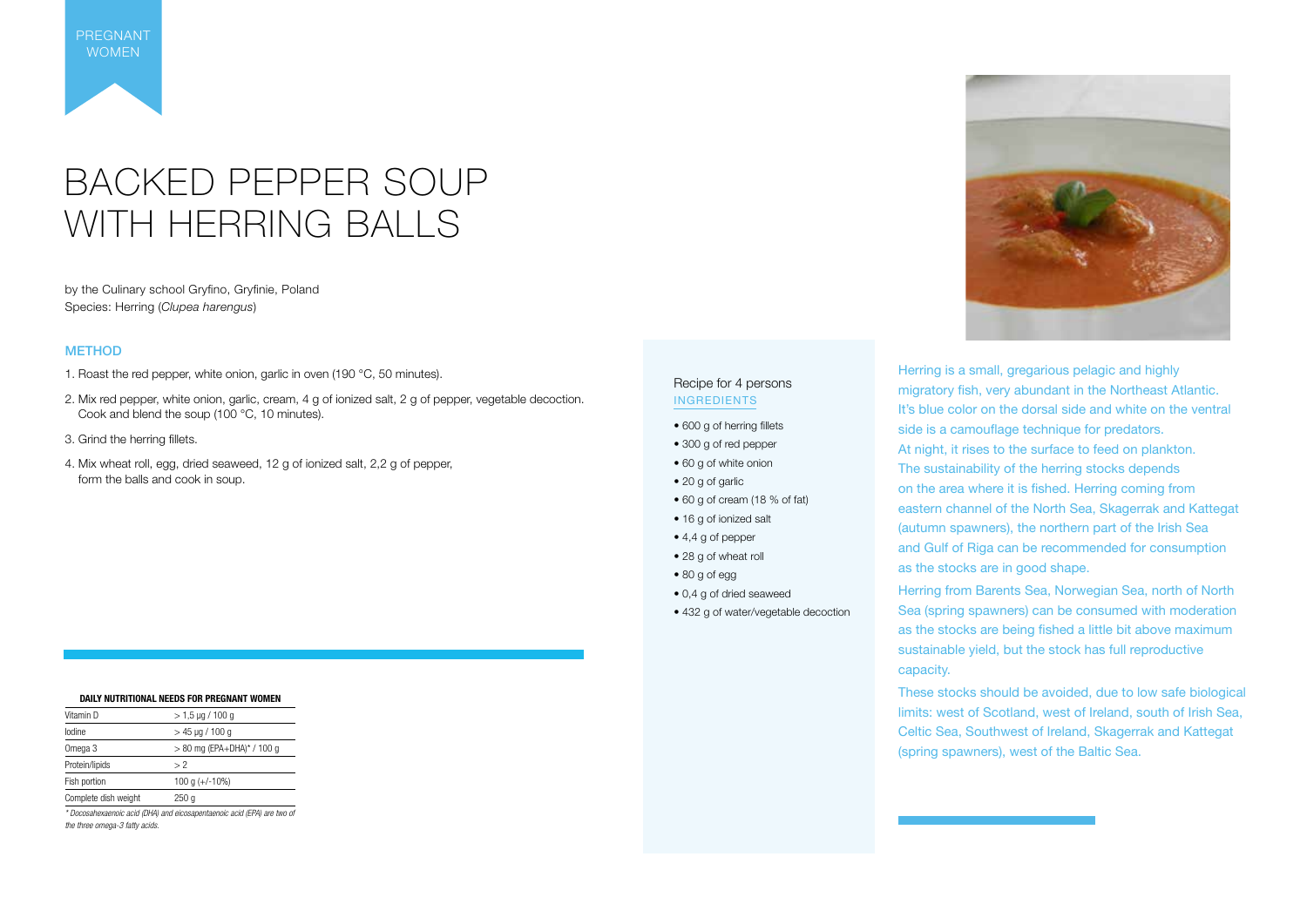### BAKED BREADED MACKEREL WITH CRUSHED SWEET POTATOES

by the Escola de Hotelaria e Turismo de Setúbal, Portugal Species: Chub mackerel (*Scomber japonicus*)

#### **METHOD**

Chub mackerel lives in the warm waters of the eastern Atlantic, and in the Mediterranean Sea, but also in the coastal waters of the Indo-Pacific region. Do not mistake it with the Atlantic mackerel (*Scomber scombrus*). It can be differentiated by the lower part of its sides which are mottled with small dusky blotches. The chub has also a larger eye. It can be consumed but with moderation, as little is known about the stocks.

- 480 g of chub mackerel
- 4 g of parsley
- 80 g of panko breadcrumbs
- 160 g of honey
- 160 g of mustard
- 12 g of coarse salt
- 600 g of sweet potatoes
- 120 g of onions
- 12 g of garlic
- 328 g of tomatoes
- 20 g of olive oil
- 4 g of algae
- 1 litre of water
- 1. Clean and fillet the fish.
- 2. Prepare a brine (12 %) by diluting 12 g of coarse salt in 1 litre of water.
- 3. Marinate the fish in the brine for 7 minutes.
- 4. Remove the fish, wash, dry and remove skin and bones.
- 5. Mix the honey and mustard.
- 6. Chop finely the parsley and the algae and mix with panko.
- 7. Dip the fillets on the mixture of mustard and honey and dust with the panko mixture.
- 8. Cook in the preheated oven.
- 9. Wash and cut the potatoes into pieces.
- 10. Bake the potatoes in the preheated oven (180 °C, 40 minutes).
- 11. Peel and crush the potatoes coarsely.
- 12. Sauté the chopped onions with the garlic and the tomatoes in olive oil.
- 13. Add the potatoes and mix.
- 14. Season with salt.
- 15. Plate the crushed sweet potatoes as garnish of baked breaded mackerel.

#### Recipe for 4 persons INGREDIENTS

<span id="page-14-0"></span>

#### **Suggestions**

To increase vitamin D, remove 1.5 ml of olive oil in step 3 and add 1.5 ml of cod liver oil in step 2 (Mix the honey, mustard and cod liver oil, etc.).



**DAILY NUTRITIONAL NEEDS FOR PREGNANT WOMEN** Vitamin D  $> 1.5 \text{ µq} / 100 \text{ q}$  $I_{\text{odine}}$   $>$  45  $\mu$ g / 100 g Omega 3 > 80 mg (EPA+DHA)\* / 100 g Protein/lipids > 2 Fish portion  $100 g (+/-10%)$ Complete dish weight 250 g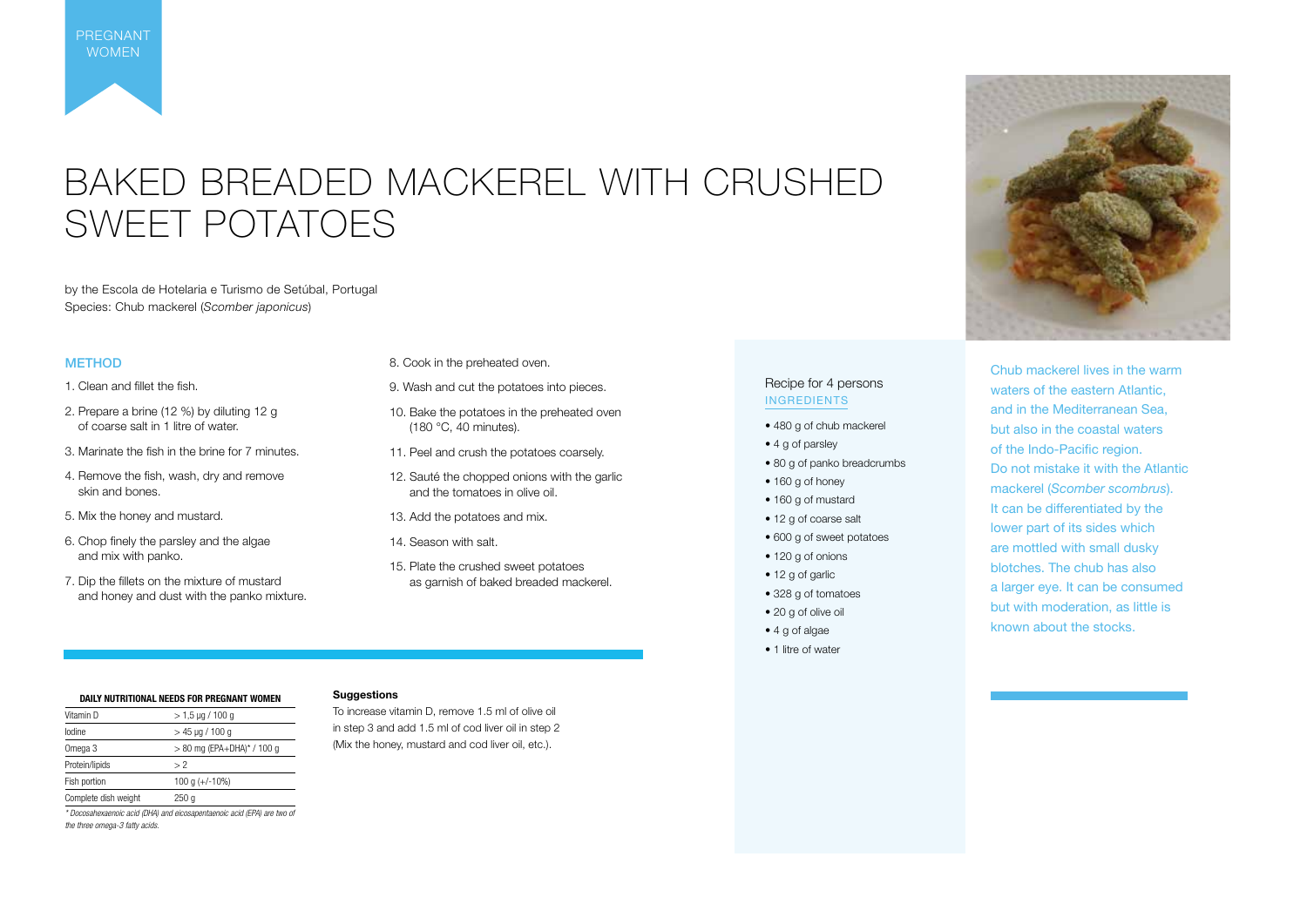### WHITING WITH CHICORY ROOT, SUNCHOKE PURÉE AND MAREDSOUS

by the CVO VITANT, Antwerp, Belgium Species: Whiting (*Merlangius merlangus*)

#### **METHOD**

<span id="page-15-0"></span>

- 1. Peel chicory root and thinly slice it. Keep in lemon water to prevent discoloration.
- 2. Peel and cut sunchokes and potatoes, boil in 75 g of milk with garlic, thyme and salt.
- 3. Drain potatoes and sunchokes, keep the milk. Make a purée with 10 g of butter, egg yolk, salt, pepper and nutmeg.
- 4. Submerge chicory root in water with vinegar (7/3) and boil until it is still firm. Drain well.
- 5. Caramelize chicory root slices in 10 g of butter, orange juice and ginger syrup.
- 6. Boil the maredsous with cream and 25 g of milk, mix well. Season and add caramelized chicory, boil for a minute.
- 7. Prepare classic white wine sauce, with white wine, demi-glace and 30 g of butter.
- 8. Portion the fish fillets and cook in oven.
- 400 g of whiting
- 400 g of chicory root
- 400 g of sunchokes
- 600 g of potatoes
- 100 g of milk
- 72 g of egg yolk
- 80 g of butter
- 100 g of maredsous cheese
- 100 g of cream
- 10 g of ginger syrup
- 100 g of white wine
- 100 g of demi-glace
- 1 g of pepper
- Orange juice
- Vinegar
- Pinch of salt
- Pinch of nutmeg



Whiting belongs to the gadidae family; it is similar to cod. 
It is recognizable by the black mark at the base of the pectorals and the dark-colored lateral line along its body.
 Known as a poor man's dish in the 20th century, it has since become a sought-after and appreciated fish. Whiting from Spanish water and Bay of Biscay are the most sustainable. Avoid whiting from other fishing areas.

#### Recipe for 4 persons INGREDIENTS

| DAILY NUTRITIONAL NEEDS FOR SENIORS |                        |  |
|-------------------------------------|------------------------|--|
| Vitamin D                           | $>$ 1,5 µg / 100 g     |  |
| Vitamin B12                         | $> 0.75 \mu g / 100 g$ |  |
| Sodium                              | $<$ 1.3 g Na / day     |  |
| Proteins                            | $>$ 20 % energy        |  |
| Protein/lipids                      | >2                     |  |
| Fish portion                        | 70 g $(+/-10%)$        |  |
| Complete dish weight                | 250 g                  |  |

#### **Suggestions**

To increase vitamin D, add cod liver oil.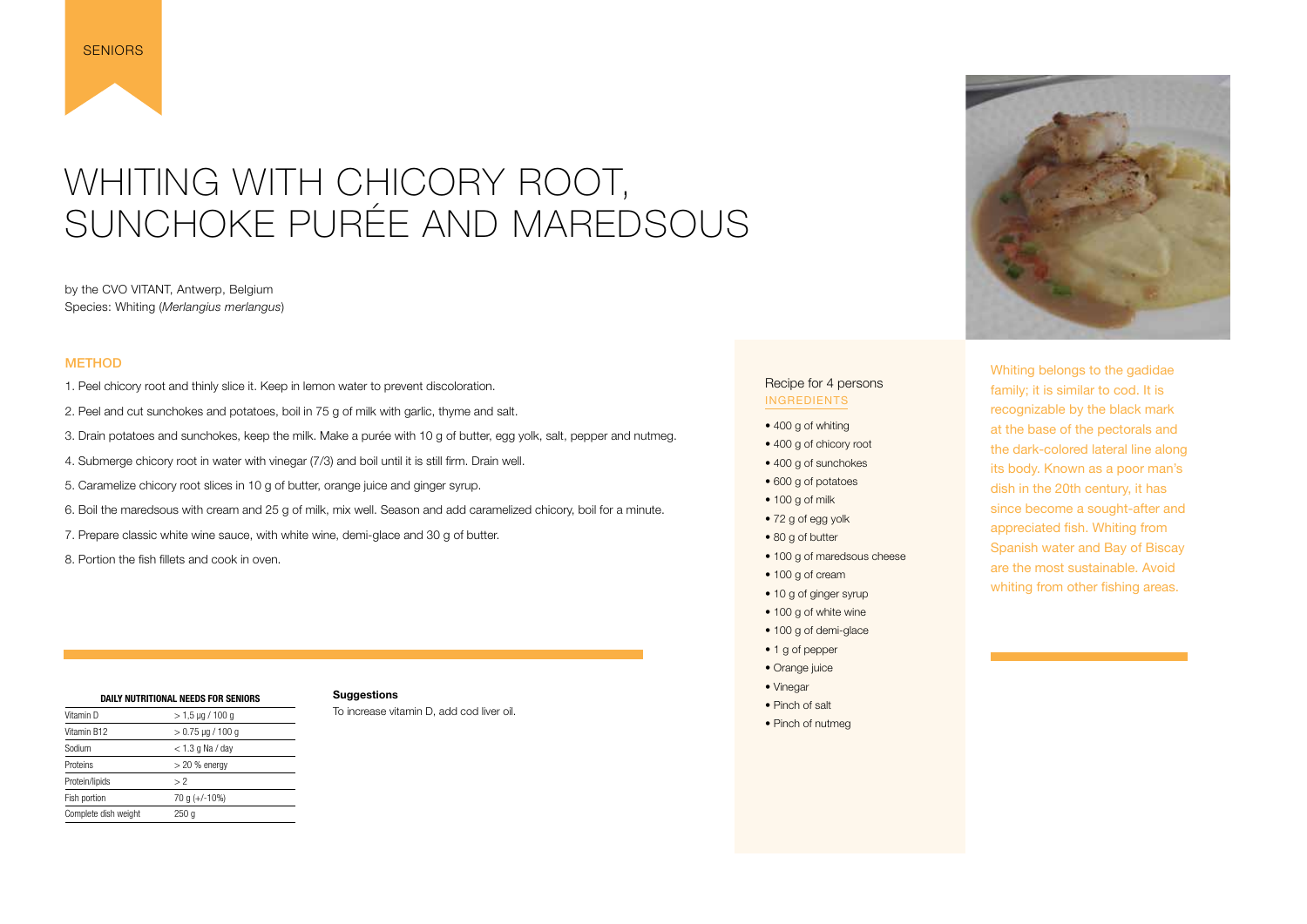### HORSE MACKEREL CANNELLONI WITH GRANNY SMITH AND FENNEL

by the Lycée Maurice Marland, Granville, France Species: Horse mackerel (*Trachurus trachurus*)

#### **METHOD**

<span id="page-16-0"></span>

- 1. Moist the cannelloni to make the dough soft and easier to work.
- 2. Make the white wine sauce: sweat the shallots, add the white wine and reduce, add cream, check the seasoning and set aside.
- 3. Cut fennel and Granny apple in brunoise.
- 4. Dress and lift the mackerel fillets, be careful to cover all edges. Cook the fillets with shallow poaching (cold water, salt and lemon juice). Once cooked, mince the fish with a fork, mix and add a little milk, check the seasoning. Mix this mixture with the brunoises.
- 5. Stuff the cannelloni with the mousse, arrange in a dish and cover with white wine sauce. Sprinkle with mimolette.
- 6. Bake for 25 minutes at 220 °C.

Horse mackerel is a small pelagic fish, undervalued in many countries, but very tasty!
 Horse mackerel coming from the Portuguese coast is the most abundant of all, and its stock
is sustainable. Do not use horse mackerel from other areas. Select the fish that measure more than 30 cm, in order to give them time to reproduce.

#### Recipe for 4 persons INGREDIENTS

- 800 g of horse mackerel
- 100 g of cannelloni
- 40 g of shallots
- 6 g of dry white wine
- 8 g of butter
- 240 g of clotted cream
- 60 g of Granny Smith apples
- 5 g of fennel
- 60 g of mimolette
- 40 g of lemon
- Skim milk
- Pinch of salt
- Pinch of pepper



| DAILY NUTRITIONAL NEEDS FOR SENIORS |                       |  |
|-------------------------------------|-----------------------|--|
| Vitamin D                           | $> 1.5 \mu g / 100 g$ |  |
| Vitamin B12                         | $> 0.75$ µg / 100 g   |  |
| Sodium                              | $<$ 1.3 g Na / day    |  |
| Proteins                            | $>$ 20 % energy       |  |
| Protein/lipids                      | > 2                   |  |
| Fish portion                        | 70 g (+/-10%)         |  |
| Complete dish weight                | 250 g                 |  |

#### **Suggestions**

To reduce lipids put less sauce and replace butter by yogurt.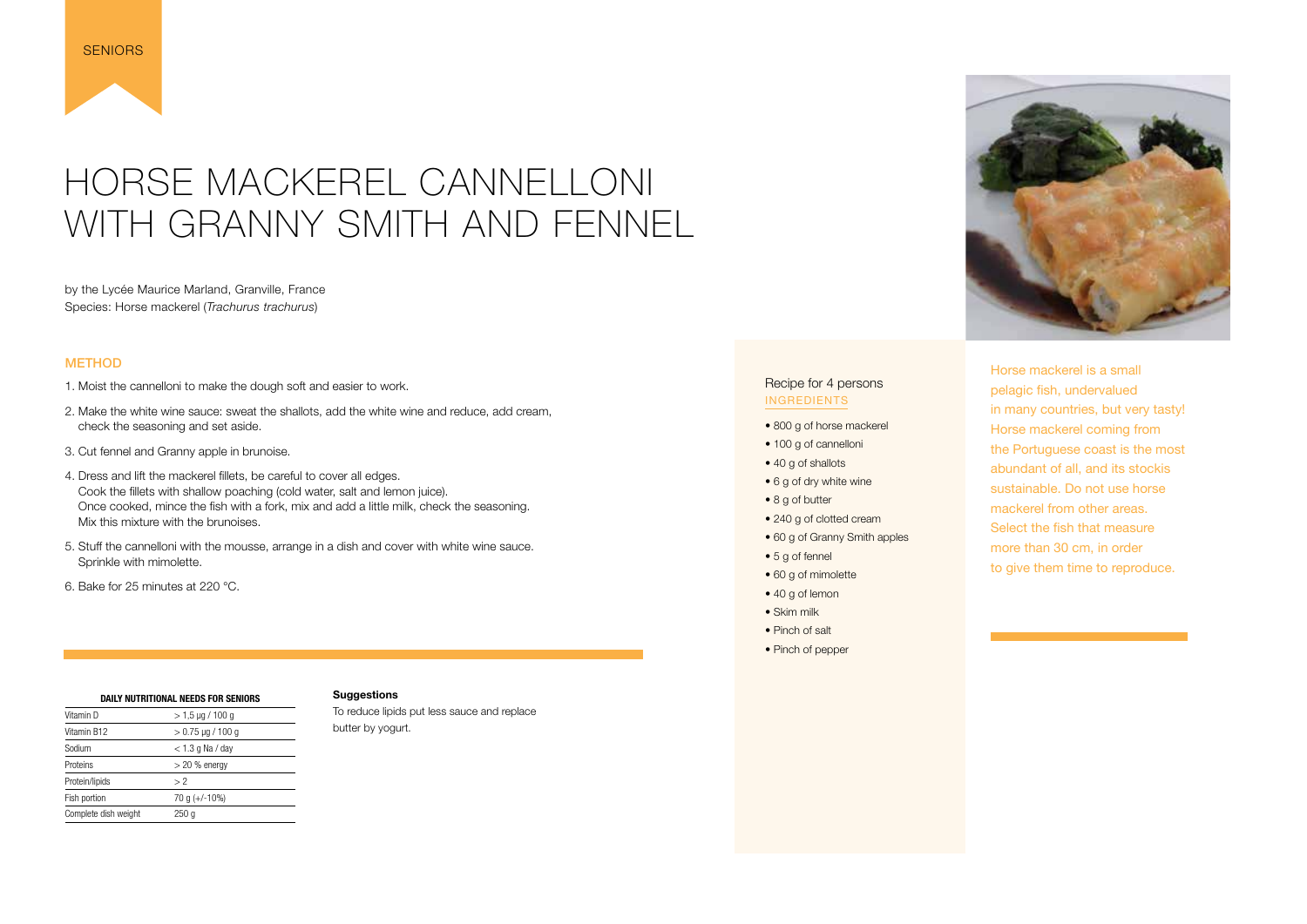### FILET OF HORSE MACKEREL WITH INDIAN GARNISH AND A WHITE BUTTER ALGUES SAUCE

by the Lycée Edouard Branly, La Roche-sur-Yon, France Species: Horse mackerel (*Trachurus trachurus*)

<span id="page-17-0"></span>

#### METHOD

- 1. Clean and peel the potatoes, the chioggia beetroots, shallots and carrots.
- 2. Fillet and cut the horse mackerel into thick slices (4-6 cm for each thick slice).
- 3. Peel the pepper in the oven. Cut the potatoes and make the marinade with olive oil and spices.
- 4. Cut the cabbage and make the marinade with olive oil and lemon.
- 5. Cut the shallots and make the reduction for the white butter with the ginger. Sauté potatoes indy.
- 6. Cut the carrots in brunoise, cook in boilling water. Peel the tomatoes and make the tomato purée.
- 7. Cut zucchini and pepper in brunoise and then sauté it with olive oil and black sesame.
- 8. Sauté the horse mackerel with the skin and finish it in the oven. Bake for 7 minutes at 80 °C.

9. Cut the chioggia beetroots in discs.

- 10. Whisk the white butter (reduction and butter).
- 11. Season and serve!

Horse mackerel is a small pelagic fish, undervalued in many countries, but very tasty!
 Horse mackerel coming from the Portuguese coast is the most abundant of all, and its stock
is sustainable. Do not use horse mackerel from other areas. Select the fish that measure more than 30 cm, in order to give them time to reproduce.

#### Recipe for 4 persons INGREDIENTS

- 450 g of horse mackerel
- 250 g of butter
- 600 g of tomatoes
- 30 g of shallots
- 500 g of potatoes
- 50 g of chiogga beetroots
- 50 g of carrots
- 100 g of olive oil
- 200 g of zucchini
- 100 g of cabbage
- 20 g of lemon
- 15 g of ginger
- 50 g of white wine
- 150 g of pepper 3 colors
- 10 g of black sesame
- Pinch of spices (curry madras, turmeric, roasting spices, massala)
- Pinch of salt
- Pinch of pepper



| DAILY NUTRITIONAL NEEDS FOR SENIORS |                     |  |
|-------------------------------------|---------------------|--|
| Vitamin D                           | $>$ 1,5 µg / 100 g  |  |
| Vitamin B12                         | $> 0.75$ µg / 100 g |  |
| Sodium                              | $<$ 1.3 g Na / day  |  |
| Proteins                            | $>$ 20 % energy     |  |
| Protein/lipids                      | > 2                 |  |
| Fish portion                        | 70 g $(+/-10\%)$    |  |
| Complete dish weight                | 250 q               |  |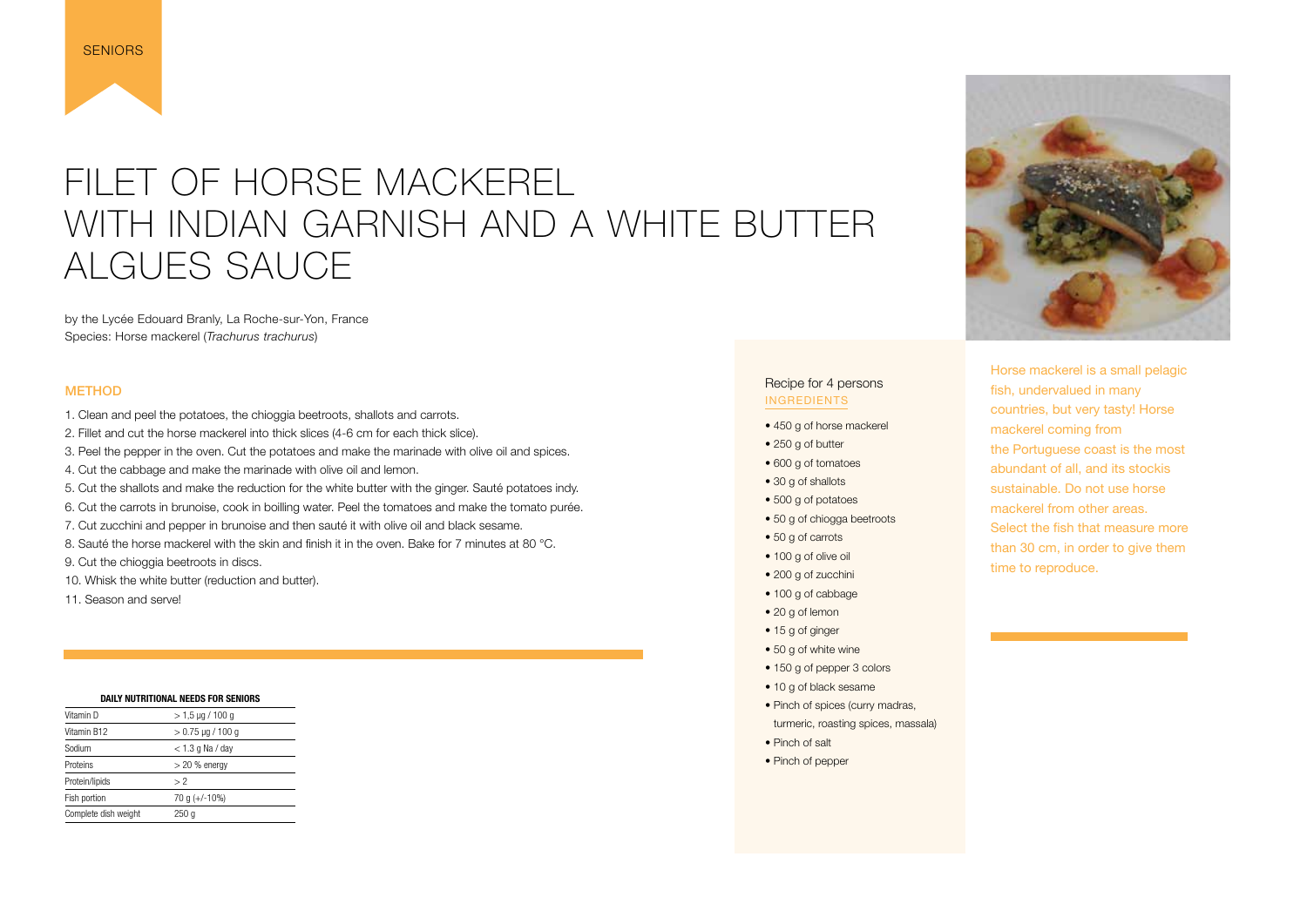### <span id="page-18-0"></span>VINAIGRETTE OF GILTHEAD SEABREAM WITH WHITE BEAN PURÉE AND SAUTED GREENS

by the Escola Superior de Hotelaria e Turismo do Estoril, Portugal Species: Gilthead seabream (*Sparus aurata*)

#### **METHOD**

- 1. Chop finely the onion and the parsley; sauté in olive oil with the laurel; season with salt, pepper and paprika; toss with vinegar.
- 2. Prepare the fish in fillets; season with salt and pepper; steam to perfection 'en papillote', make sure to paper well as it needs to hold in all the moisture to steam the fish.
- 3. Prepare and sauté the turnip greens; add the garlic.
- 4. Make a white bean purée.
- 5. Plate the white bean purée, the onion and turnip greens sauteed and fish fillets. Drizzle with olive oil and serve with lemon wedges and parsley.

Gilthead seabream is a saltwater fish that lives near the coast. It is present in the Atlantic and the Mediterranean Sea. It is recognizable by its gray color, and the golden band it wears on the forehead. It likes to dwell in sandy bottoms and mixed bottoms, made up of rocks and sand. Most of Gilthead seabream is farmed, and wild populations are growing in the northeast Atlantic (stock is sustainable). Gilthead seabream is a sustainable choice (check the farming conditions before buying this fish).

#### Recipe for 4 persons INGREDIENTS

- 280 g of gilthead seabream
- 320 g of white bean
- 20 ml of vinegar
- 100 g of onion
- 16 g of parsley
- 20 g of paprika
- 2 g of laurel leaves
- 12 g of garlic
- 4 ml of olive oil
- 400 g of turnip greens
- 1,6 g of coarse salt
- 0,8 g of black pepper
- 280 g of lemon



| <b>DAILY NUTRITIONAL NEEDS FOR SENIORS</b> |                     |  |
|--------------------------------------------|---------------------|--|
| Vitamin D                                  | $>$ 1,5 µg / 100 g  |  |
| Vitamin B12                                | $> 0.75$ µg / 100 g |  |
| Sodium                                     | $<$ 1.3 g Na / day  |  |
| Proteins                                   | $>$ 20 % energy     |  |
| Protein/lipids                             | >2                  |  |
| Fish portion                               | 70 g $(+/-10\%)$    |  |
| Complete dish weight                       | 250 q               |  |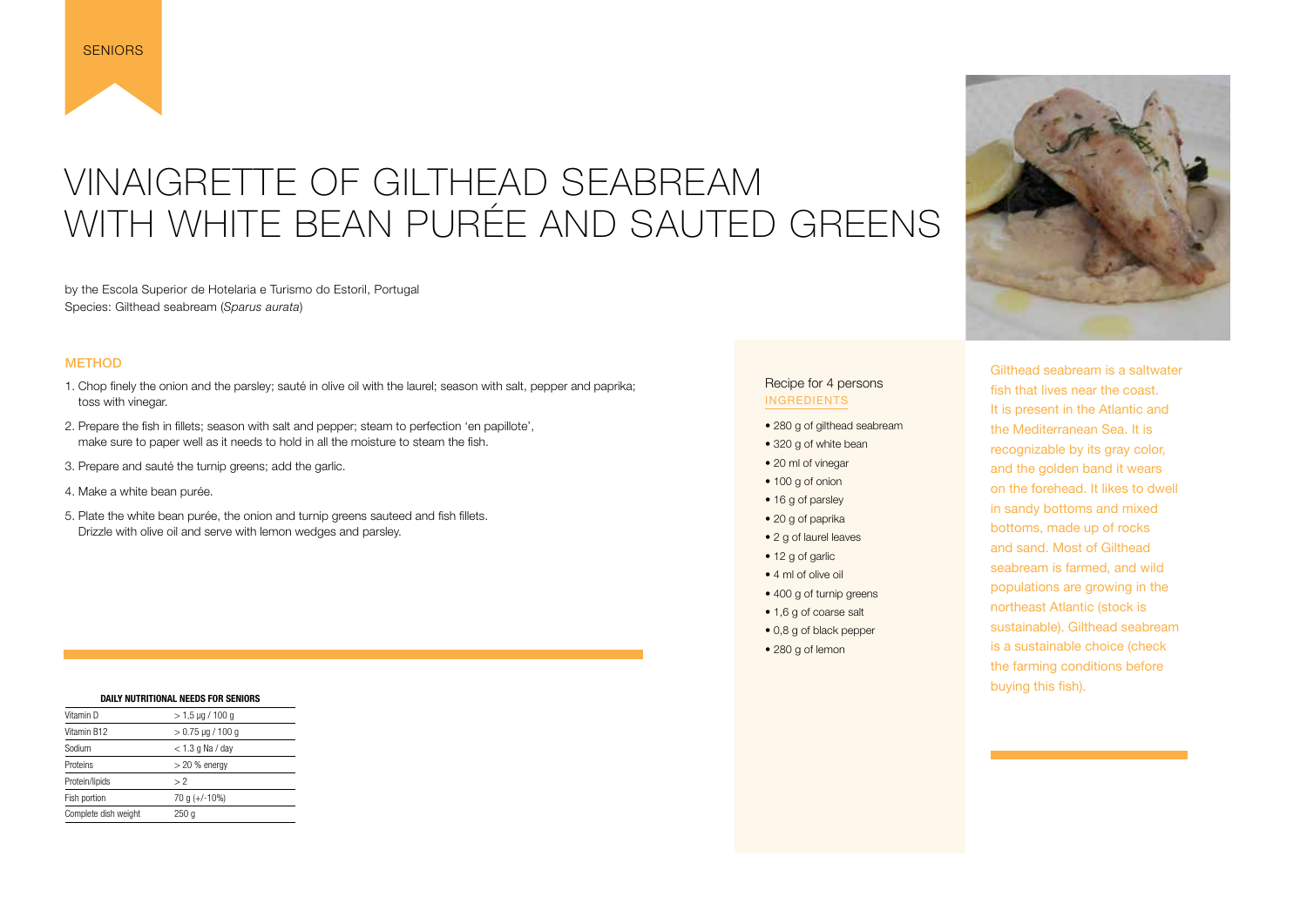## <span id="page-19-0"></span>MACKEREL WITH MANIOC PURÉE

by the Escola de Hotelaria e Turismo de Lisboa, Portugal Species: Chub mackerel (*Scomber japonicus*)

#### **METHOD**

1. Fillet the fish, remove the skin and bones; peel the manioc, remove the inner fiber, and cut into pieces and strips. Cut the celery into julienne; chop finely the fresh coriander.

2. Sear the fish in hot olive oil for approximately 30 seconds on each side; cut the fish into small pieces and reserve the fat.

3. Cook the manioc pieces in water; reserve the cooking water; make a purée with the manioc.

4. Sauté the onion in the fat collected and add the turmeric; add the manioc purée to the sauté; add the manioc cooking water; adjust the salt; add the chopped coriander, the raw celery and the fish pieces.

5. Cook the manioc strips in water; prepare chips by baking the manioc strips in a preheated oven with a dash of olive oil.

6. Plate the soup with the manioc chips and coriander powder.

To increase vitamin D, remove 1 ml of olive oil in step 2 and add 1 ml of cod live oil in step 4 (Sauté the onion in the fat collected together with the cod liver oil, etc.).



Chub mackerel lives in the warm waters of the eastern Atlantic, and in the Mediterranean Sea, but also in the coastal waters of the Indo-Pacific region. Do not mistake it with the Atlantic mackerel (*scomber scombrus*). It can be differentiated by the lower part of the sides which are mottled with small dusky blotches. The chub has also a larger eye. It can be consumed but with moderation, as the stocks are not well known.

#### Recipe for 4 persons INGREDIENTS

- 280 g of chub mackerel
- 480 g of manioc
- 8 g of turmeric
- 160 g of onions
- 16 g of coriander (fresh)
- 4 g of coriander (powder)
- 8 ml of olive oil
- 40 g of celery
- 4 g of salt

| DAILY NUTRITIONAL NEEDS FOR SENIORS |                       |  |
|-------------------------------------|-----------------------|--|
| Vitamin D                           | $> 1.5 \mu g / 100 g$ |  |
| Vitamin B12                         | $> 0.75$ µg / 100 g   |  |
| Sodium                              | $<$ 1.3 g Na / day    |  |
| Proteins                            | $>$ 20 % energy       |  |
| Protein/lipids                      | > 2                   |  |
| Fish portion                        | 70 g $(+/-10\%)$      |  |
| Complete dish weight                | 250 q                 |  |

#### **Suggestions**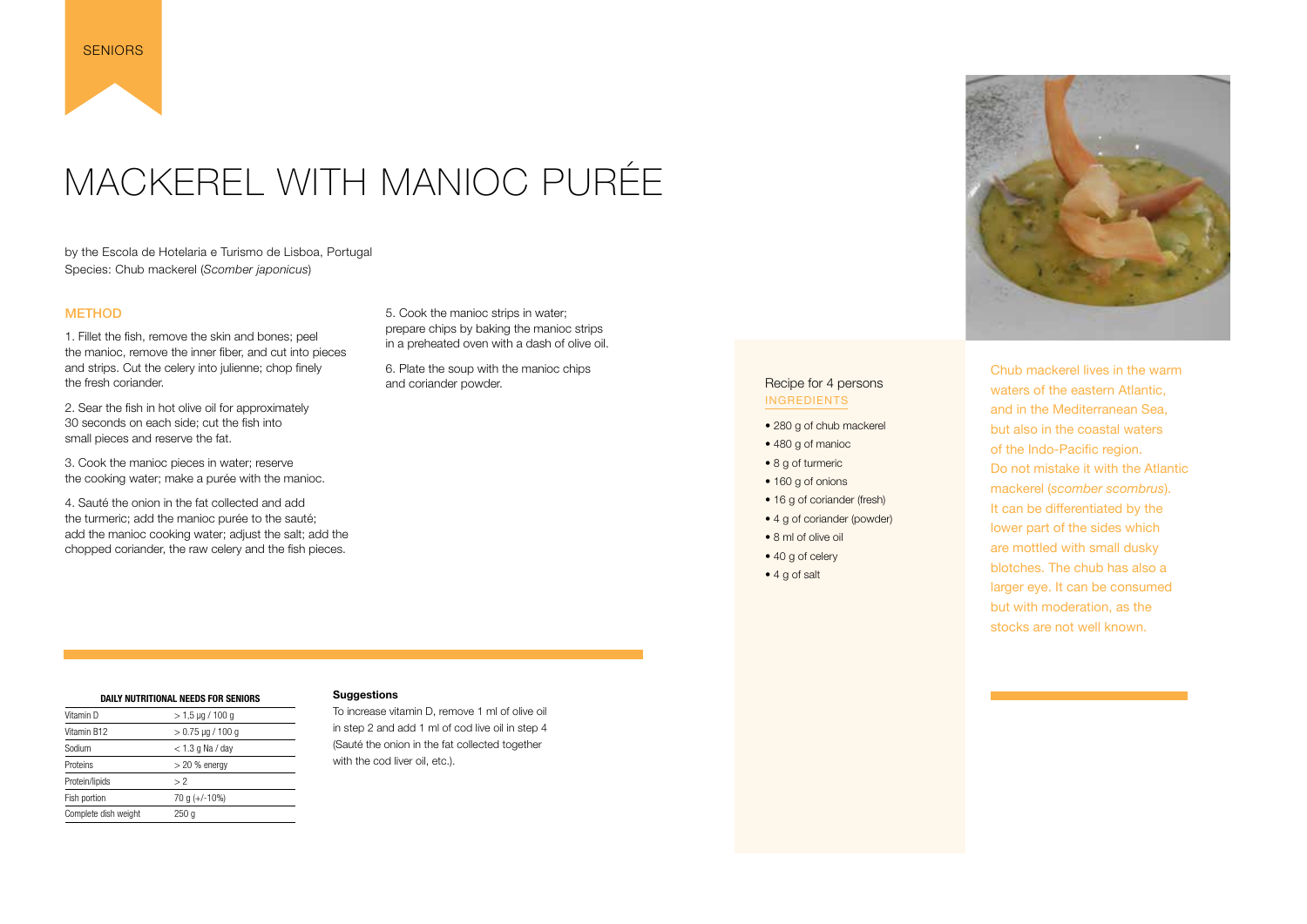### MARBLE TERRINE

by the Escola superior d'Hostaleria, Barcelona, Spain Species: Common dab (*Limanda limanda*)

#### **METHOD**

<span id="page-20-0"></span>

- 1. Grate the parmesan. Mix with provencal herbs and cook for 3 minutes.
- 2. Cut the vegetables (onion, carrot, leek) in brunoises.
- 3. Cook the vegetables with extra virgin olive oil, garlic clove and ground pepper. When cooked, add grated tomato and reduce.
- 4. Assemble the fish fillets in equal layers with the same amount of olive purée, salt and ground pepper.
- 5. Place the vegetables sauté on top in the oven at 180 °C for 5 minutes.
- 6. Make the crumble with butter, egg yolk, flour, and a little bit of basil oil and water.
- 7. Once the terrine is ready, add the crumble and cook it with basil oil.
- 3 common dab fillets
- 100 g of parmesan cheese
- 5 g of onion
- 5 g of carrot
- 5 g of leek
- 1 tomato
- 1 garlic clove without germ
- 10 g of black olive purée
- 100 g of butter
- 1 egg yolk
- 100 g of flour
- 1 g of ground pepper
- 3 g of salt
- Basil oil
- Pinch of provencal herbs



Common dab is a flat fish present from Iceland to the Bay of Biscay. 
It can be recognized by the angle formed by the lateral line above its pectoral fin. It can reach 40 cm and weigh 1 kg. The dab stocks are sustainable, but common dab has to
 be consumed in moderation, because of lack of knowledge of the status of the stock. It is important to avoid dab during spawning season, from January to June, depending on the area, because of the quantity of egg-bearing females and the lower quality of the flesh during that period.

#### Recipe for 4 persons INGREDIENTS

| DAILY NUTRITIONAL NEEDS FOR SENIORS |                     |  |
|-------------------------------------|---------------------|--|
| Vitamin D                           | $>$ 1,5 µg / 100 g  |  |
| Vitamin B12                         | $> 0.75$ µg / 100 g |  |
| Sodium                              | $<$ 1.3 g Na / day  |  |
| Proteins                            | $>$ 20 % energy     |  |
| Protein/lipids                      | > 2                 |  |
| Fish portion                        | 70 g $(+/-10\%)$    |  |
| Complete dish weight                | 250 g               |  |

#### **Suggestions**

To increase vitamin D, add cod liver oil (a little quantity is enough: 1,2 g).